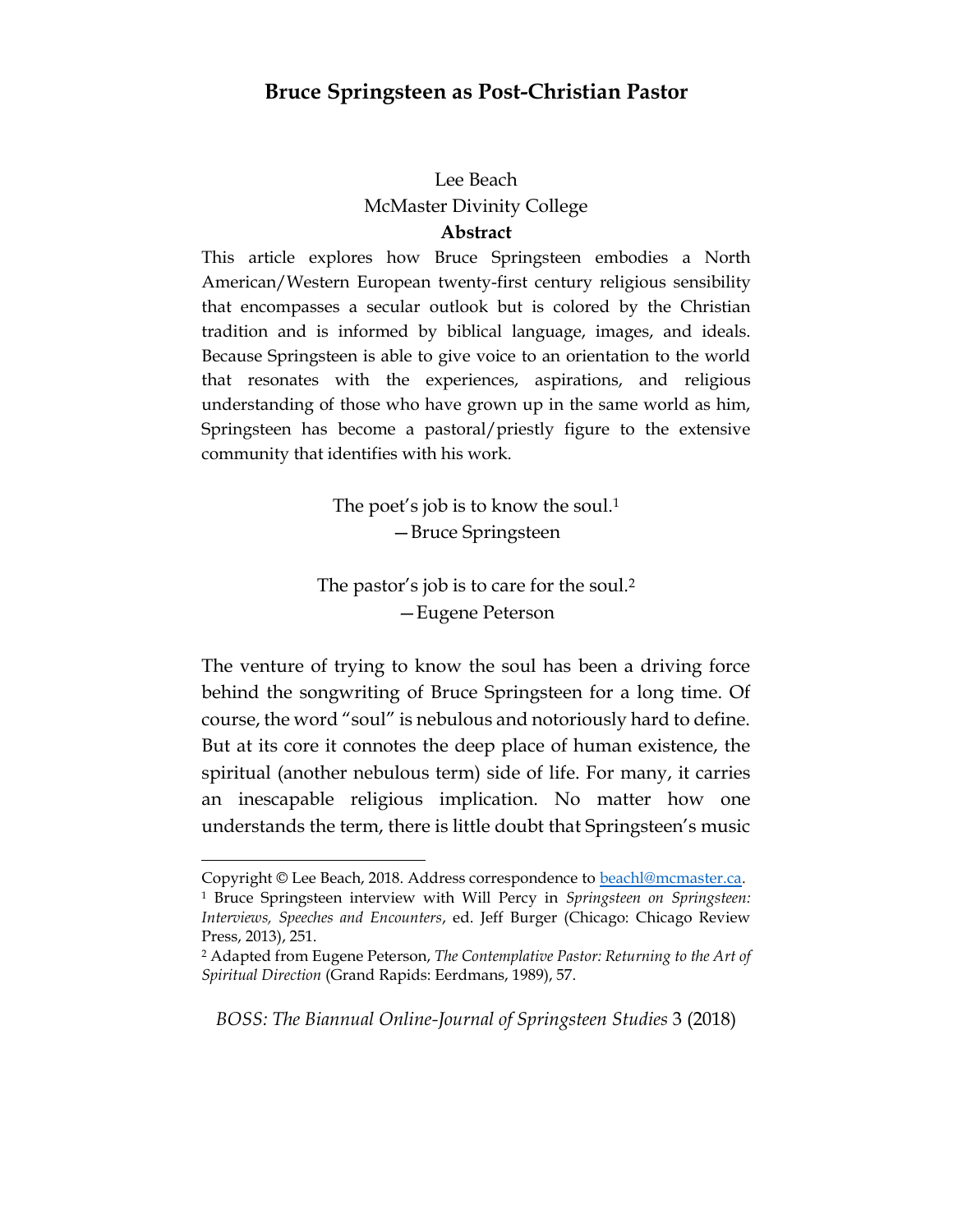goes to that deep place for many of his fans, even those who would not consider themselves religious and even for those who may not think of themselves as fans but who have been touched by his music at a particular moment in their life.

While exploring matters of the soul does not have to be an explicitly a religious pursuit—and Springsteen places it squarely in the artistic realm of the poet—it is still very much the work of the religious leader: priest, pastor, Imam, rabbi, guru. Further, even when not tied to organized religion, any venture into the realm of the soul is sure to touch on spiritual sensibilities. As this article will suggest, Springsteen's attempt to 'know the soul' has resulted in numerous people having a spiritual experience (or experiences) similar to encounters of those who belong to a religion or who are connected to a religious leader such as a priest or a pastor.

This article will explore how Springsteen functions like a pastor/priest to the extensive community that identifies deeply with his work. Specifically, it explores how Springsteen embodies a North American/Western European twenty-first century religious sensibility that encompasses a largely secular outlook but is colored by the Christian tradition and is informed by biblical language, images, and ideals. This blend of characteristics, which may once have been thought of as contradictory, positions Springsteen as a kind of post-Christian pastor to his fans and followers. He embodies and gives voice to an orientation to the world that resonates with the experiences, aspirations, and religious understanding of those who have grown up in and currently live in the world that Springsteen himself inhabits and describes in his music. The fundamentally irreligious but referentially Christian body of work and persona that Springsteen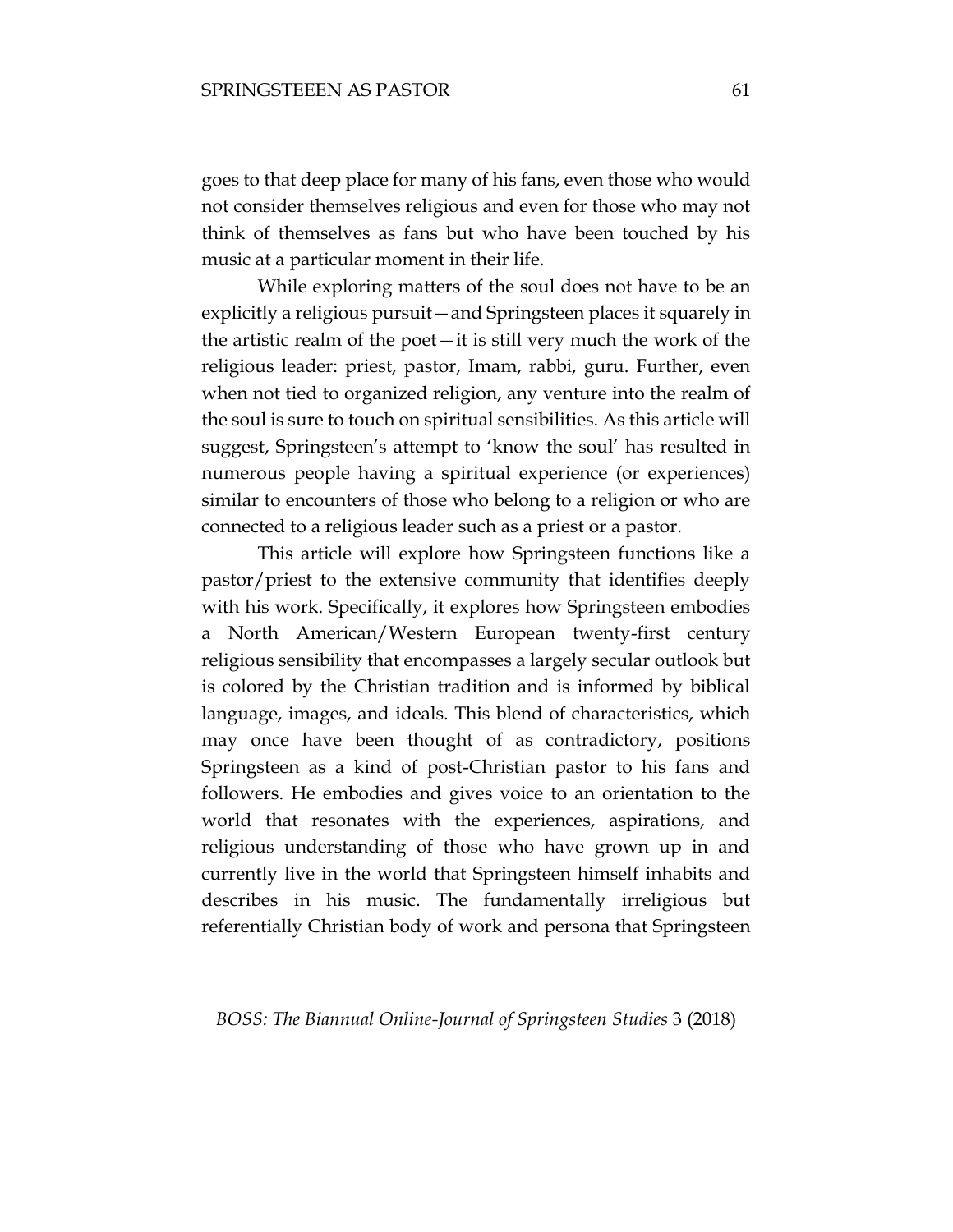offers has formed a community who have found in him one who knows the soul*,* and this fact places him in the center of the community as its chief poet but also as its spiritual leader and pastor/priest.

In order to explore this role that Springsteen plays for his fans, this article begins by exploring the term "post-Christian," the community of Springsteen fans, and also the meaning of the designation "pastor."<sup>3</sup> Thereafter, it will consider some ways that Springsteen has emerged as a pastoral figure for his fans and even to the larger culture. This article draws primarily from two of Springsteen's twenty-first century albums, *The Rising* (2002) and *Wrecking Ball* (2012), as well as his live performances around the time of those recordings. Both of these records are explicit responses to occasions of human tragedy and suffering: the attacks of 9/11 in the case of *The Rising* and the financial scandals and economic crises of 2008-2009 in the case of *Wrecking Ball.* While the power of Springsteen's music to engage the human spirit and to ignite religious consciousness goes back well before these albums, these works might be considered as pastoral responses to these crises in that they are explicit attempts to help people reflect on these events and provide perspective. As well, these records offer comfort, hope, love, critique, personal identification, and even an encouragement in faith. Further, as Irwin Streight has argued, there has been a notable rise in the prominence of explicit Christian language in Springsteen's music in this part of his career. Streight

*BOSS: The Biannual Online-Journal of Springsteen Studies* 3 (2018)

<sup>3</sup> I use the term "pastor" for several reasons: it is reflective of the Christian tradition that shaped Springsteen in his childhood (although his is the Catholic tradition and "pastor" is largely a Protestant term). Also, as this article demonstrates, this term is more malleable in its usage and application than other terms that designate a religious leader.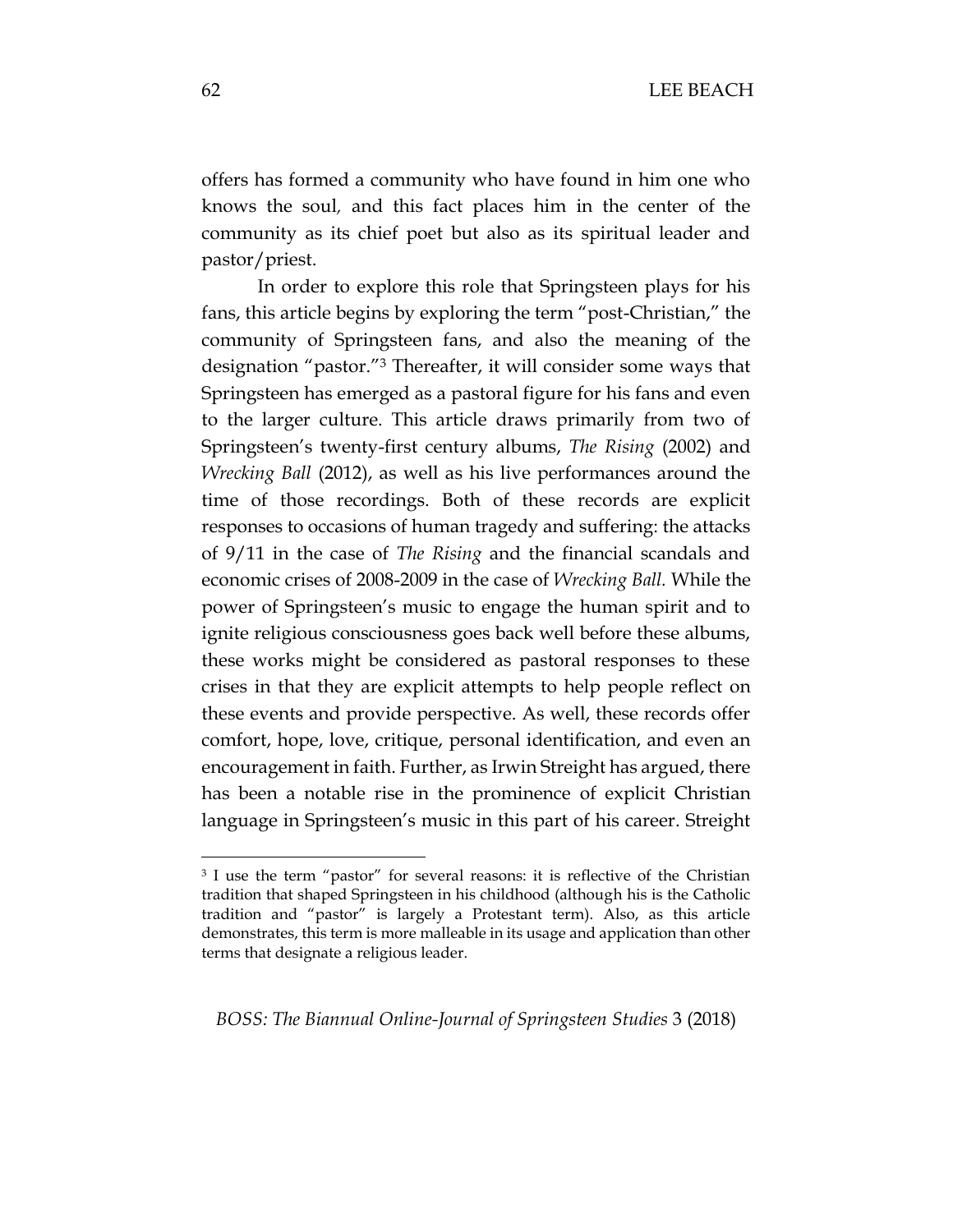notes the increase in positive references to religious and even specifically Christian ideas in Springsteen's music since 9/11. He states,

even more than on *The Rising*, with its gospel themes and anthems, or on *Devils & Dust* [2005], Springsteen's songs on *Wrecking Ball* inhabit the "internal landscape" of his Catholic sensibilities and reflect a growing Christology. With only six references to Jesus in over forty years of songwriting preceding *Wrecking Ball,* and four of them decidedly irreverent, it is noteworthy indeed that Springsteen reverently uses the name *Jesus* twice in the *Wrecking Ball* songs and makes two references to the salvific nature of Jesus' crucifixion.<sup>4</sup>

While it is important not to read too much into this recent trend in Springsteen's music, it does correlate with the fact that two of his most recent albums are clear responses to specific American crises, responses like those of a pastor coming to the aid of his community.

#### **The Post-Christian Context**

 $\overline{a}$ 

For centuries, Christianity stood at, or at least near, the center of Western culture, and, until the end of World War II, the social practice of religion in Canada and the United States reflected this cultural reality. This meant that Christianity could presume for itself a privileged voice in the public discourse. Of course, over the last few decades, this (somewhat loose) consensus has begun to unravel and the church has watched its long-held place at the center come to an end in most parts of Western Europe, Canada,

<sup>4</sup> Irwin Streight, "The Christology of Bruce Springsteen," Paper presented at the CLSG/ACCUTE conference, Ottawa, Ontario, June 1, 2015.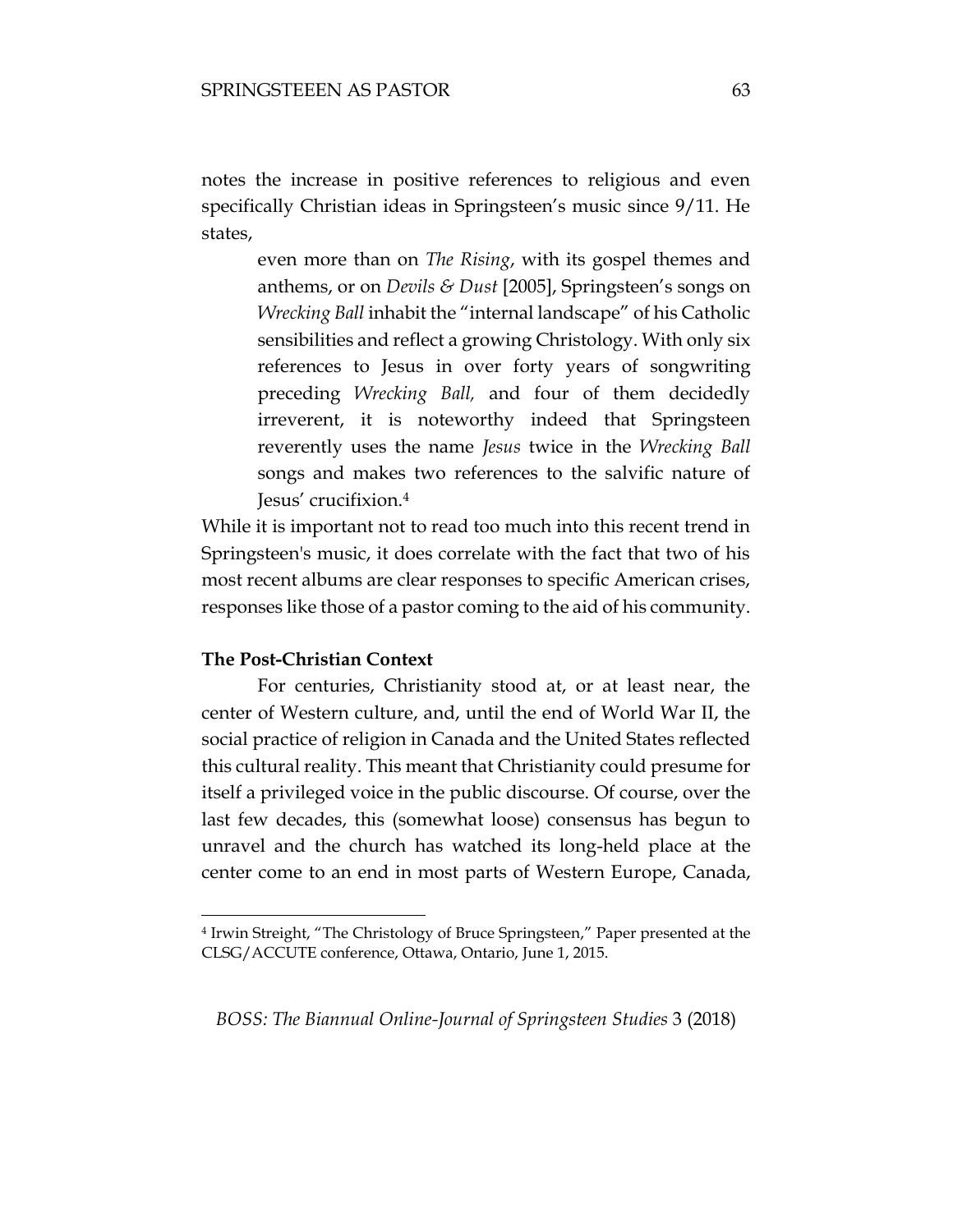and the United States. This is evidenced in numerous studies and polls which demonstrate that, by most measurable standards, involvement in church life and the practice of traditional Christian beliefs and values has waned in the past several decades.<sup>5</sup>

Walter Brueggemann's observations concerning the impact of these changes upon the practice of Christian religion in American culture apply to Western culture as a whole:

There was a time … when a Christian preacher could count on the shared premises of the listening community, reflective of a large theological consensus. There was a time, when the *assumption of God* completely dominated Western imagination, and the holy Catholic Church roughly uttered the shared consensus of all parties. That consensus was rough and perhaps not very healthy, but at least the preacher could work from it.<sup>6</sup>

Brueggemann's comments present a fair picture of the contrast between a previous era and the situation as it now stands. Bruce Mullin traces this change in *A Short World History of Christianity*  (2008)*.* He writes that "in the 1960s many began to question foundational assumptions that marked the careful marriage between Christianity and Enlightenment that had been a hallmark of Western society for a century and a half."<sup>7</sup> While this questioning

*BOSS: The Biannual Online-Journal of Springsteen Studies* 3 (2018)

<sup>5</sup> For Canadian data see Reginald Bibby, *Beyond the Gods and Back: Religions Demise and Rise and Why it Matters* (Lethbridge, AB: Project Canada Books, 2011). For an American perspective see the Pew research data of May 2015 as reported by CNN, http://www.cnn.com/2015/05/12/living/pew-religionstudy/index.html.

<sup>6</sup> Brueggemann, *Deep Memory Exuberant Hope: Contested Truth in a Post-Christian World* (Minneapolis: Fortress, 2000), 1.

<sup>7</sup> Robert B. Mullin, *A Short World History of Christianity* (Louisville, KY: Westminster John Knox, 2008), 262.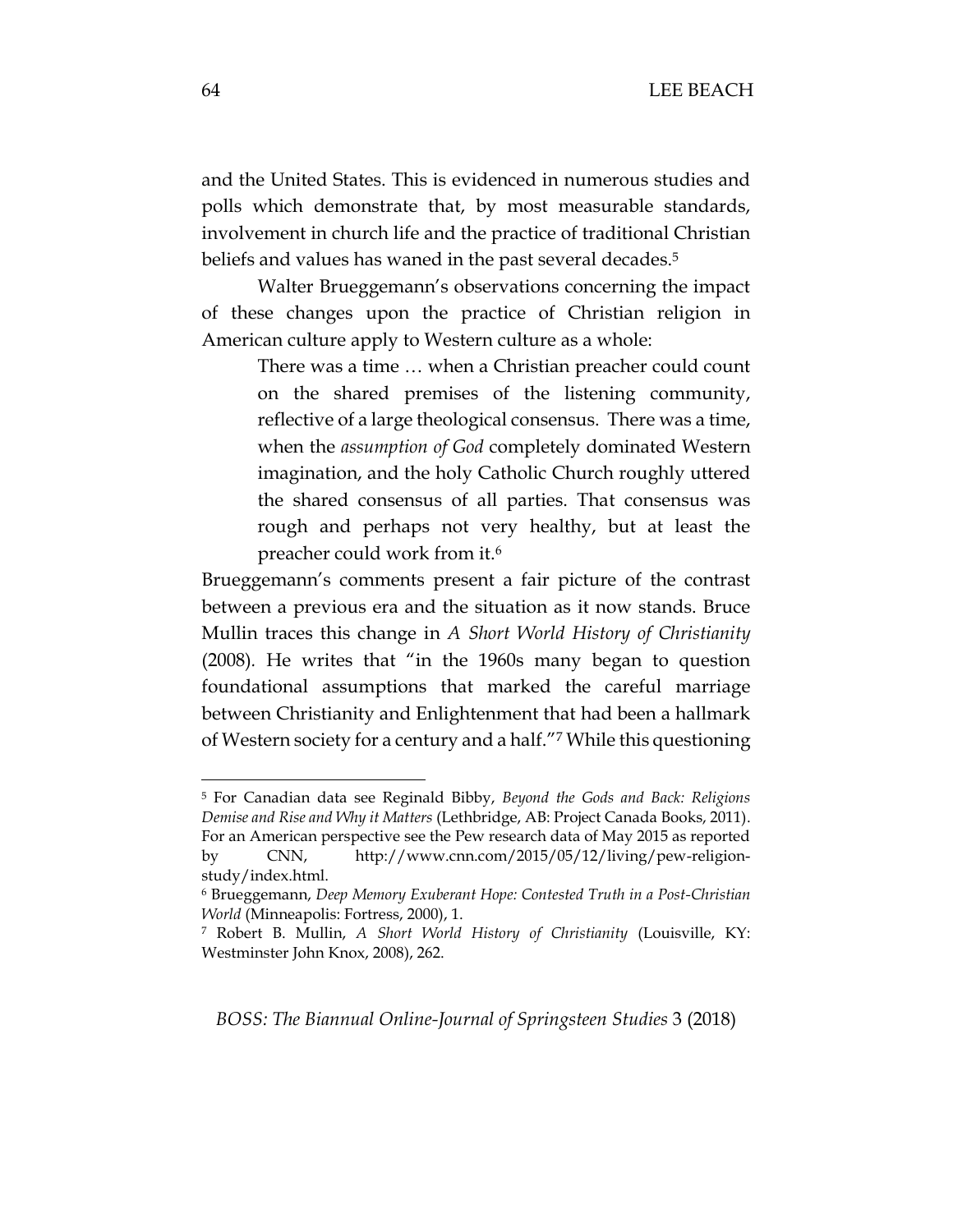goes back further than the 1960s, it was at that point when Western society began experiencing the brunt of the shifts that were taking place in the relationship between Christianity and culture. At its core was a rejection of traditional views on the Bible and important ideals of the Christian faith. Even Protestant writers began to question whether the God of Christianity could be the object of faith. In his reflection on this development in Western culture, philosopher Charles Taylor defines the change as one that takes us from a society in which it was virtually impossible not to believe in God to one in which faith, even for the staunchest believer, is one human possibility among others.<sup>8</sup> Clearly, Western civilization has experienced a decisive move away from a culture that was shaped by Christian faith into one that no longer is. Stuart Murray puts it this way, "Post-Christendom is the culture that emerges as the Christian faith loses coherence within a society that has been definitively shaped by the Christian story and as the institutions that have been developed to express Christian convictions decline in influence."<sup>9</sup>

Murray captures the changing place of Christianity in the contemporary culture that was finding its legs in the 1960s. The generation that was coming of age at that time may have had some connection to the church and its teachings, but they were not as actively engaged in the life of a congregation as they, or their parents, intentionally began to separate themselves from institutional Christianity. These changes in Western culture seeped into the lived reality of people growing up in the 1960s, even in

 $\overline{a}$ 

<sup>8</sup> Charles Taylor, *A Secular Age* (Cambridge, MS: Belknapp, 2007), 3.

<sup>9</sup> Stuart Murray, *Post-Christendom: Church and Mission in a Strange New World*  (Milton Keynes: Paternoster, 2004), 19.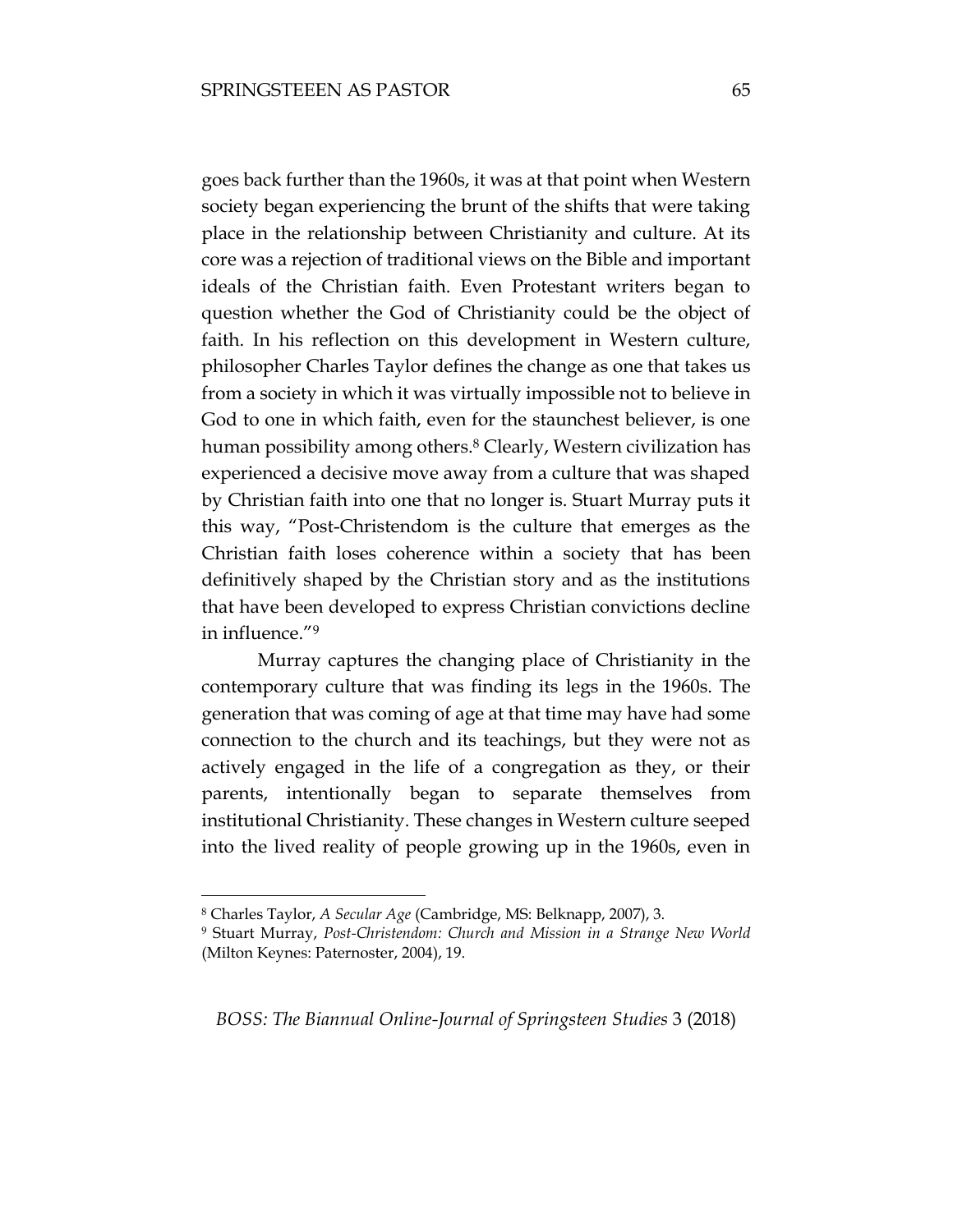small, conservative towns like Freehold, New Jersey, where a young Bruce Frederick Joseph Springsteen was growing up and entering his teenage years. However, the shift in Christianity's cultural status did not mean a complete departure from faith altogether. There remained (and remains) a collective religious, even Christian, memory that still resides in those who were raised in the mid-late decades of the twentieth century, when Christianity was waning but still held an influence in the collective psyche. This meant that many from these generations embraced a less explicit religious commitment. They rejected many of the forms of established Christianity and were shaped by secular influences.

However, for many who grew up and entered adulthood during those decades, their departure from the church did not mean an outright rejection of everything that it stood for. In fact, the Christian faith that they were raised in may still provide a certain touchpoint in their lives. The values that Christianity espouses, and maybe even in some cases the positive memories of church experience, provide an anchoring ideal or at least a language that points toward the possibility of stability and hope. They remain spiritual, if not religious. However, their spirituality is at least somewhat shaped by their Christian heritage, even if they have rejected institutional religion and its authoritative claims.<sup>10</sup>

In a number of ways Springsteen embodies this experience. Many of Springsteen's songs allude to biblical and Christian scripture, drawing on his own and the United States' predominantly Christian heritage. Thus, they resonate with his audience in part because in many cases the religious imagery is familiar and his listeners feel called to action or to personal

 $\overline{a}$ 

<sup>10</sup> Taylor, *A Secular Age,* 508.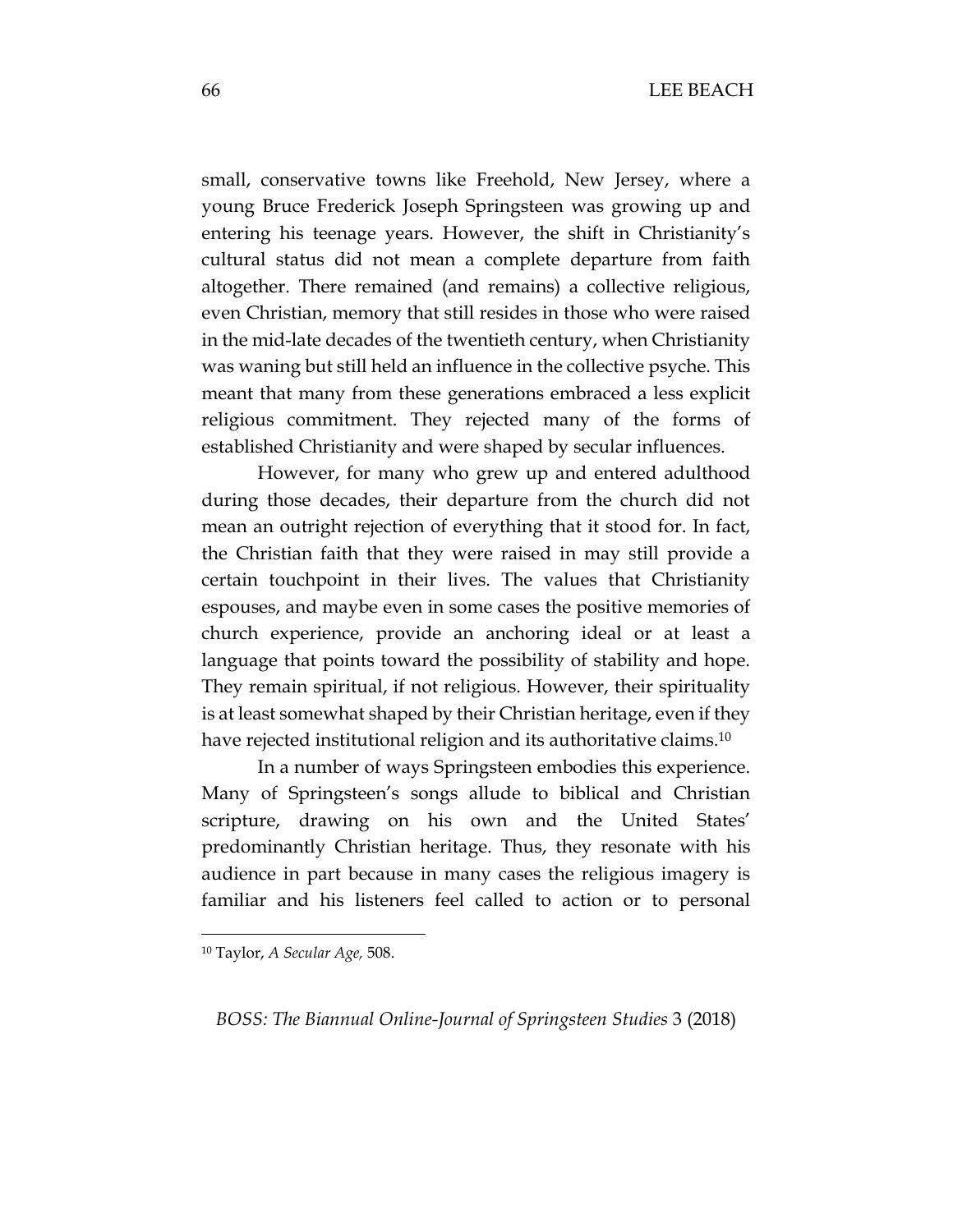$\overline{a}$ 

reflection based on familiar ideas. While these images are Christian in nature, Springsteen's use of them is post-Christian in that they are not a summons to Christian dogma as much as an invitation to embrace a humanistic spirituality that may be informed by Christian tradition because it is what the majority of Americans grew up with.<sup>11</sup>

Thus, Springsteen mirrors the experience of many of his generation and even subsequent ones. Many people feel alienated by the church, are secularized by an increasingly post-Christian culture, yet remain connected to the Christian faith that was central to the cultural and family life of their youth. While Springsteen, like many in his audience, has been alienated from traditional, organized religion and is largely secularized in his outlook, Christian faith remains a foundational, formational story that informs his work and his identity. While he is leery of heavenly decrees and theological certainty, an appeal to the kind of virtue that is found within the Christian religion permeates his music.<sup>12</sup> For Springsteen, the Christian story remains a dominant force in his psyche and some of its ideals—hope, faith, love, forgiveness, redemption, and even the possibility that God is present in all of the realities of life— come through in his music. Springsteen's songs, while largely rooted in a secular worldview, often reinterpret the Christian story of salvation history in a way that

<sup>&</sup>lt;sup>11</sup> Of course, Springsteen's own experience with the Christian religion is famously negative. He was abused and made an outcast in his Catholic schools and Church. See: Bruce Springsteen, *Born to Run* (New York: Simon & Schuster, 2016), 16.

<sup>12</sup> See David Masciotra, *Working on a Dream: The Progressive Political Vision of Bruce Springsteen* (New York: Continuum, 2010), 149. Masciotra compares Springsteen to Confucius and offers that both act as spiritual and moral guides.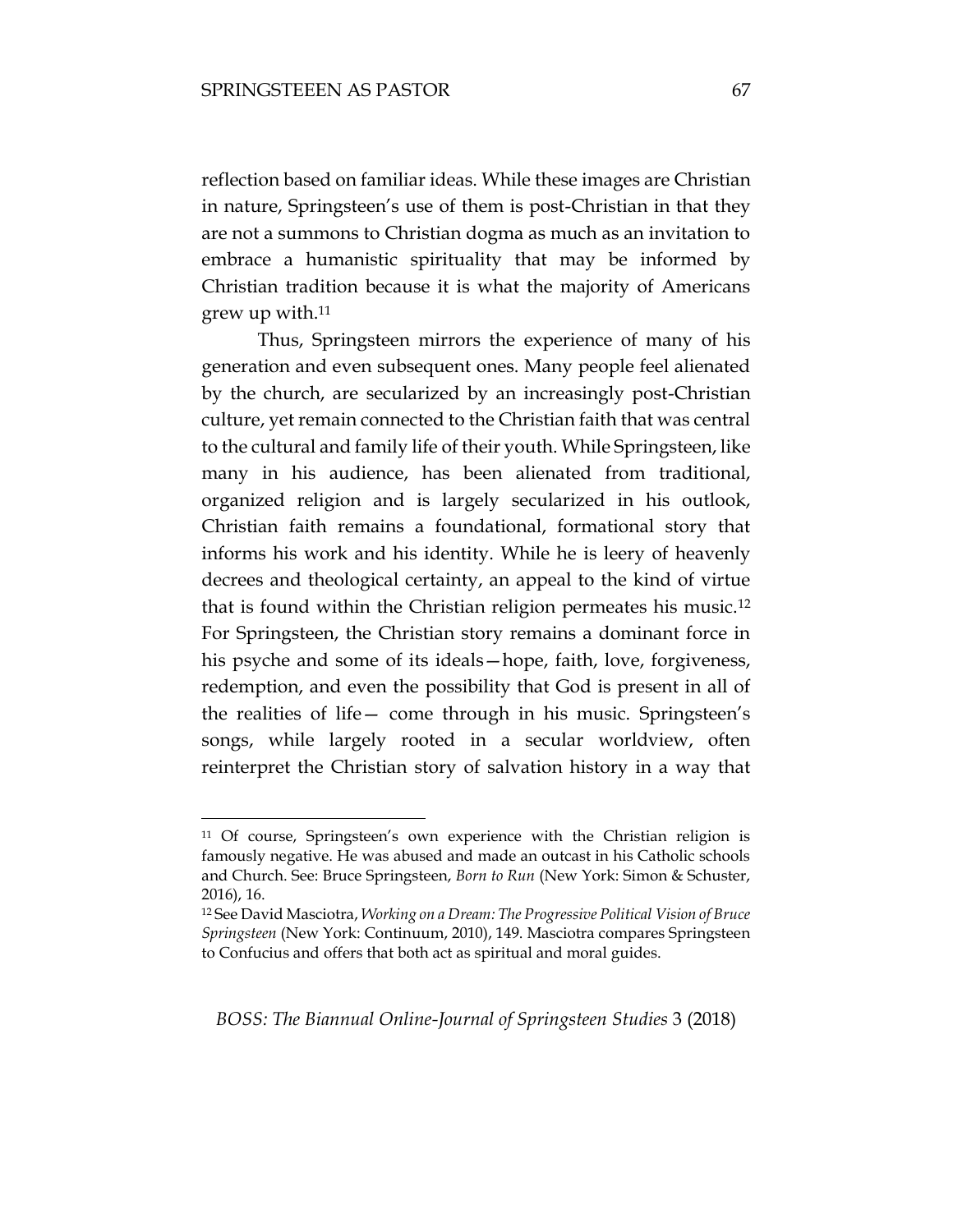suggests he remains connected to that story in a formative way.<sup>13</sup> This likely mirrors the experience of many who have brought his music into their lives.

#### **Springsteen as Post-Christian Pastor**

Applying a term like 'pastor*,*' usually denoting a religious leader, to a rock star may not seem appropriate at first. However, this designation becomes more clearly fitting when one understands the role that Springsteen plays within the community that has developed around him, his band, and his music.

Over the years, Springsteen fans have developed a distinct community around the musician. In fact, the cultivation of this community has been central to Springsteen's work.<sup>14</sup> "Community" can mean a lot of things; the term can be used to identify a geographic location, but it also indicates identification with others who share common interests, customs, and behaviors. The Springsteen (or E Street) community comes together around the words, ideas, and vision of Springsteen, who functions as its tacit center and leader. As Linda K. Randall reminds us, citing the work of sociologist Amitai Etzioni, community is often established by a moral voice that brings people together to encourage one another to behave in a more virtuous way than they would if they were not a part of the community.<sup>15</sup> Springsteen acts as that kind of

*BOSS: The Biannual Online-Journal of Springsteen Studies* 3 (2018)

<sup>13</sup> Irwin Streight, "The Flannery O'Connor of American Rock," in *Reading the Boss: Interdisciplinary Approaches to the Works of Bruce Springsteen*, eds. Roxanne Harde and Irwin Streight (Lanham: Lexington, 2010), 69.

<sup>14</sup> In an interview with John Pareles, Springsteen calls his career "community in the making" (Masciotra, *Working on a Dream,* 214).

<sup>15</sup> Linda K. Randall, *Finding Grace in the Concert Hall* (Long Grove, IL: Waveland, 2011), 61, 62.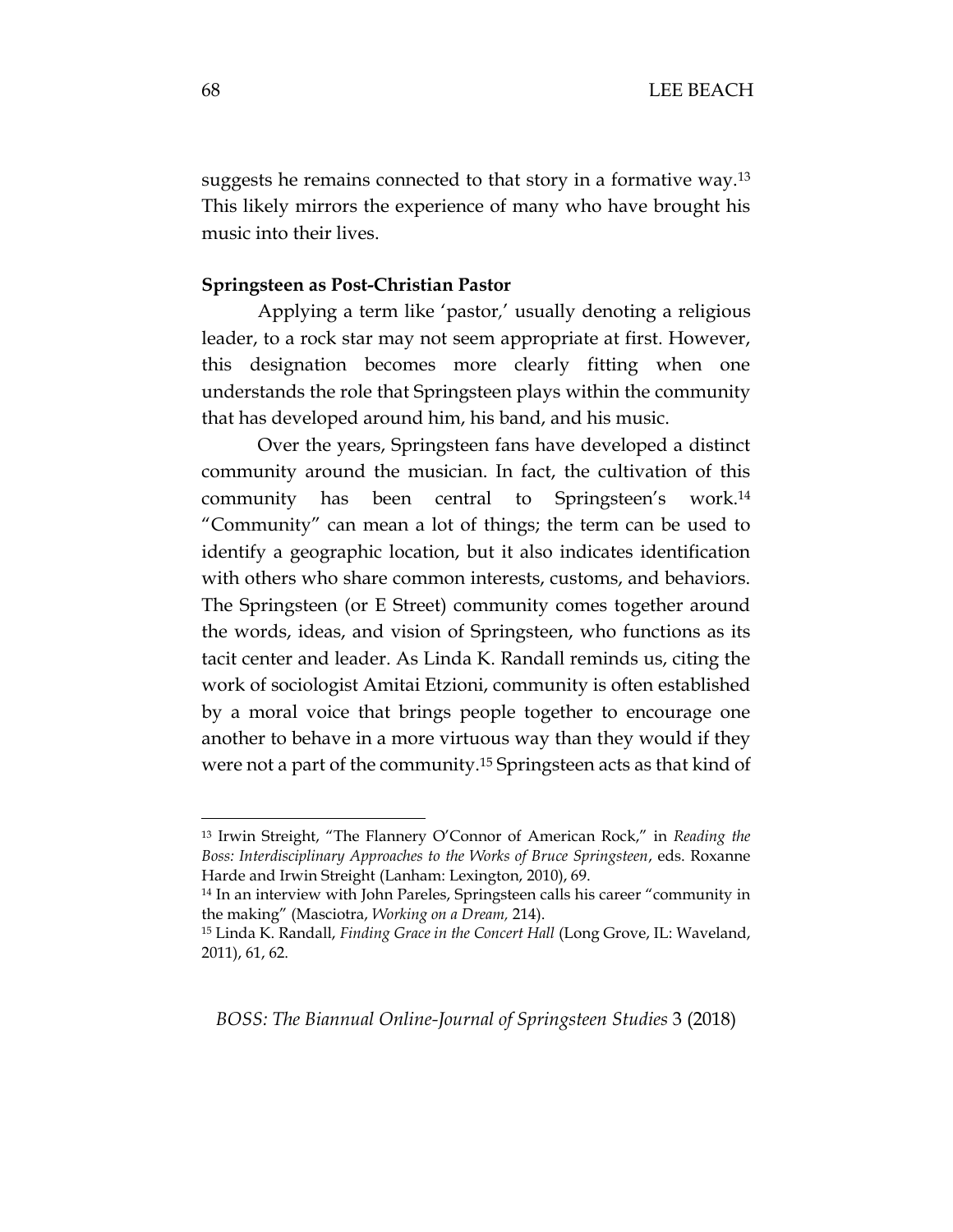catalytic voice for his fans. This community is both ideological—it is formed around the music, persona, and vision of Springsteen and his band—and geographic—when fans congregate to experience a concert or to discuss Springsteen on internet message boards.

David Masciotra describes the ethos of the community that can be observed before, during, and after a Springsteen show. "Fans exhibit a mutually reciprocal understanding, kindness and in-the-know dialoguing that can be called cultish by some less dedicated attendees or warmly charming by others."<sup>16</sup> Beyond these rudimentary markers of community, the Springsteen community takes on religious overtones in ways that make it distinct from other communities of fans of rock artists. Randall, reflects on her experience researching the Springsteen community, noting that she was "intrigued" by "the way that Springsteen fans referred to the concerts and to their discovery of his music and fan community; the language was that of religion, where fans spoke of 'conversions' and 'redemption,' 'epiphanies' and 'faith.'"<sup>17</sup> In many ways, Springsteen's music and the community it forms functions in the way that a religious community does.

From religious upbringing, to rejection of the faith, to a personal reinterpretation of the faith that keeps him connected to the religion of his childhood, Springsteen embodies an alternative spirituality that reflects the culture's evolving relationship with Christianity. He rejects traditional, organized religion, but faith still provides a source of wisdom, values, and meaning-making. Thus, many people find a like-minded community as they come together

 $\overline{a}$ 

<sup>16</sup> Masciotra, *Working on a Dream,* 209.

<sup>17</sup> Randall, *Finding Grace,* 12. This argument was initially posited by Daniel Cavicchi in *Tramps Like Us: Music and Meaning Among Springsteen Fans* (New York, NY: Oxford University Press, 1998).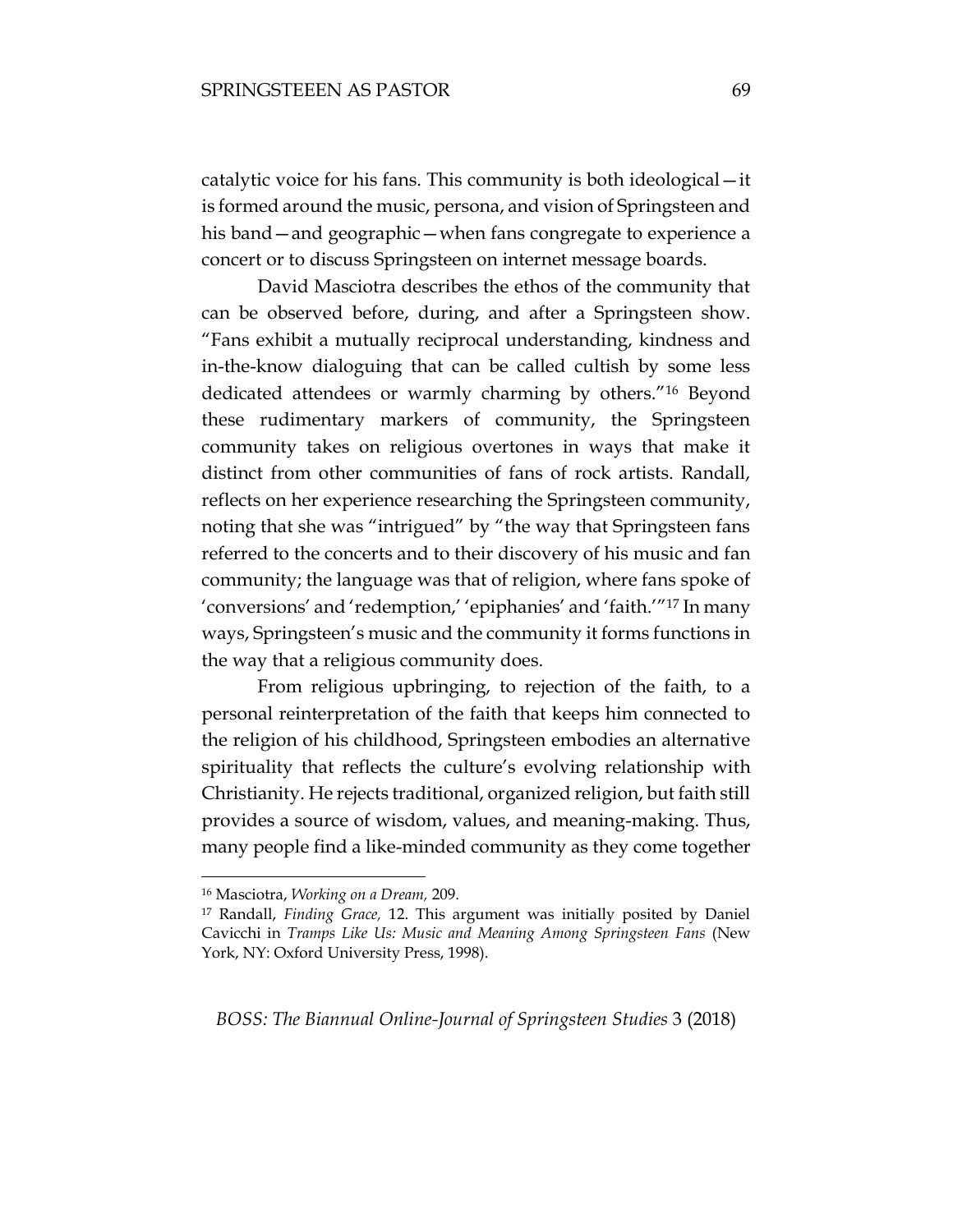around Springsteen and his music. The Springsteen community is very similar to the communities that used to be centered around more explicitly religious ideals.<sup>18</sup> Within this community, Irwin Streight and Roxanne Harde write, Springsteen is venerated like a "spiritual master, a pop philosopher, a revolutionary, a head of state, or a saint."<sup>19</sup> It is not difficult to add pastor to this list.

At its core, pastoral ministry is akin to the ancient work of shepherding. The *Westminster Dictionary of Theological Terms*  defines the term 'pastor' as "A shepherd of a flock."<sup>20</sup> In fact, the word 'pastor' is derived from the ancient Greek word *poimain,*  which literally means "shepherd." Thus a pastor is one who comes alongside the people under his or her charge and helps them make their way through the realities of life. While in the truest sense it is a deeply religious vocation, it is a necessary role in human community. We need people who provide guidance and perspective, and who help us make sense out of life by describing the world for us. Some of these people live close to us; others serve their pastoral purpose from afar. But their ministry is still profound. If pastoral ministry is, as pastoral theologian Michael Jinkins states, at least in part "helping people to understand their lives," then for many fans and followers, Springsteen fills the role of pastor.<sup>21</sup>

In the post-Christian context of Western culture, where definitions of religion have expanded to allow new ways of believing and to meet our need for belonging, for meaning, and for

<sup>18</sup> Randall, *Finding Grace,* 21, 25.

<sup>19</sup> Irwin Streight and Roxanne Harde, "Introduction" in *Reading the Boss,* 7.

<sup>20</sup> Donald K McKim, *Westminster Dictionary of Theological Terms* (Louisville: Westminster John Knox, 1996), 203.

<sup>21</sup> Michael Jinkins, *Letters to New Pastors* (Grand Rapids: Eerdmans, 2006), 27.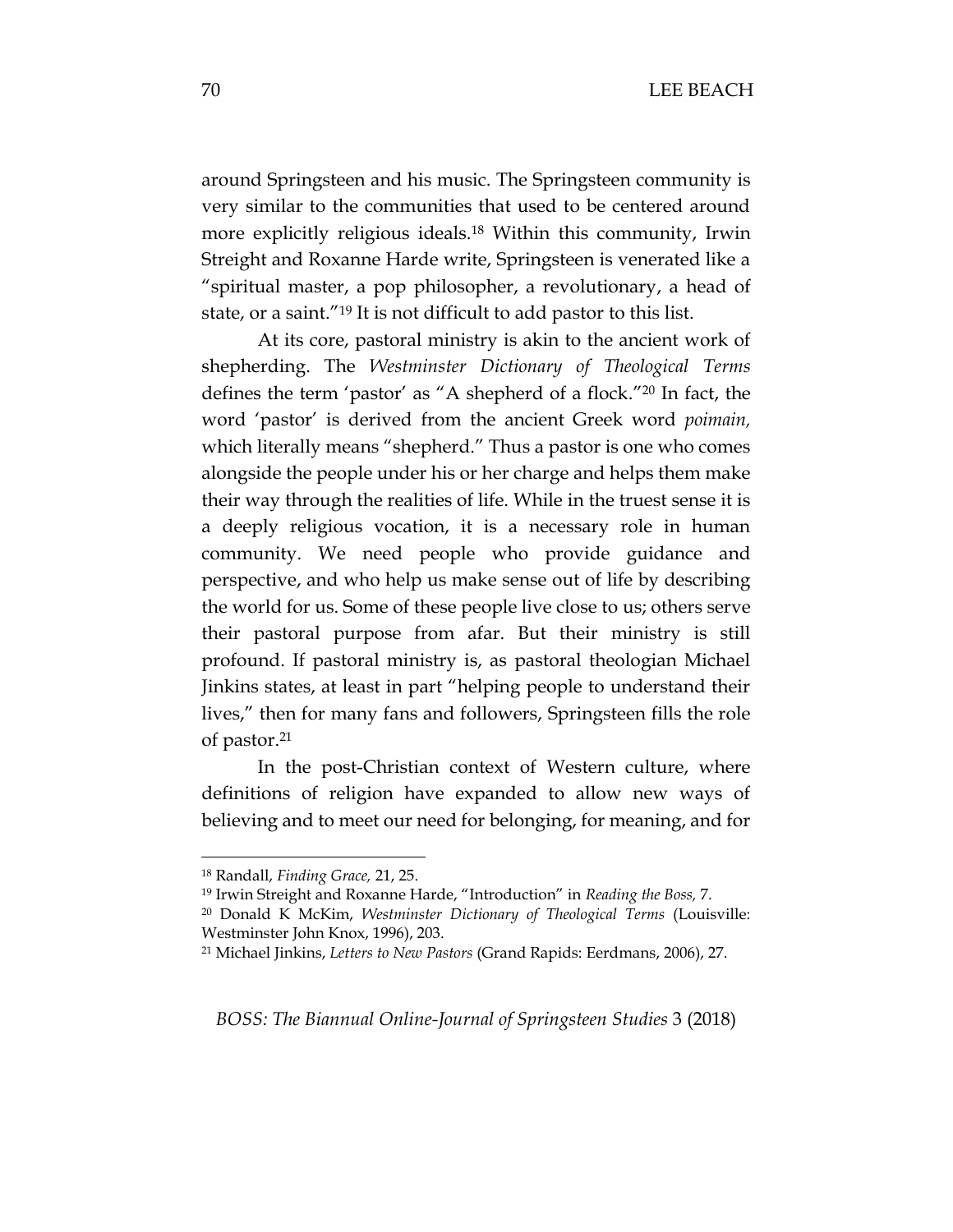experiencing the transcendent, a figure like Springsteen can function in a pastoral role in a way that would not have been imagined in previous times. Because his music moves in ways that reflect explicitly biblical language and spiritual themes, and because his live shows provide an almost religious, revival-like atmosphere, Springsteen is particularly suited to this role. Streight comments that "Springsteen is an artist whose songs seek both to reflect and to remediate the social and spiritual malaise of America."<sup>22</sup> While on personal matters of faith Springsteen has taken a conflicted approach, he demonstrates, according to Masciotra, how "one can acknowledge the sacred and the mysterious but still find happiness without solely leaning on the promises and platforms of organized religion."<sup>23</sup> This is a perspective that connects with the community that has formed around him in an age that has increasingly become post-Christian in its outlook.

If pastoral work is partly about helping people make sense of their lives and journeying with people as a shepherd journeys with his or her flock, then Randall captures part of the essence of Springsteen's pastoral power when she writes, "To have a meaningful artist who has aged with us, remained vital, and not drifted into nostalgia to become a rock caricature tells us that we, too, can still maintain the optimism and vitality of our younger selves."<sup>24</sup>

It is true that the role of pastor has evolved and emerged in Springsteen's relationship to his community in his more recent

 $\overline{a}$ 

<sup>22</sup> Streight, "Flannery O'Connor of American Rock," 73.

<sup>23</sup> Masciotra, *Working on a Dream,* 127.

<sup>24</sup> Randall, *Finding Grace,* 13.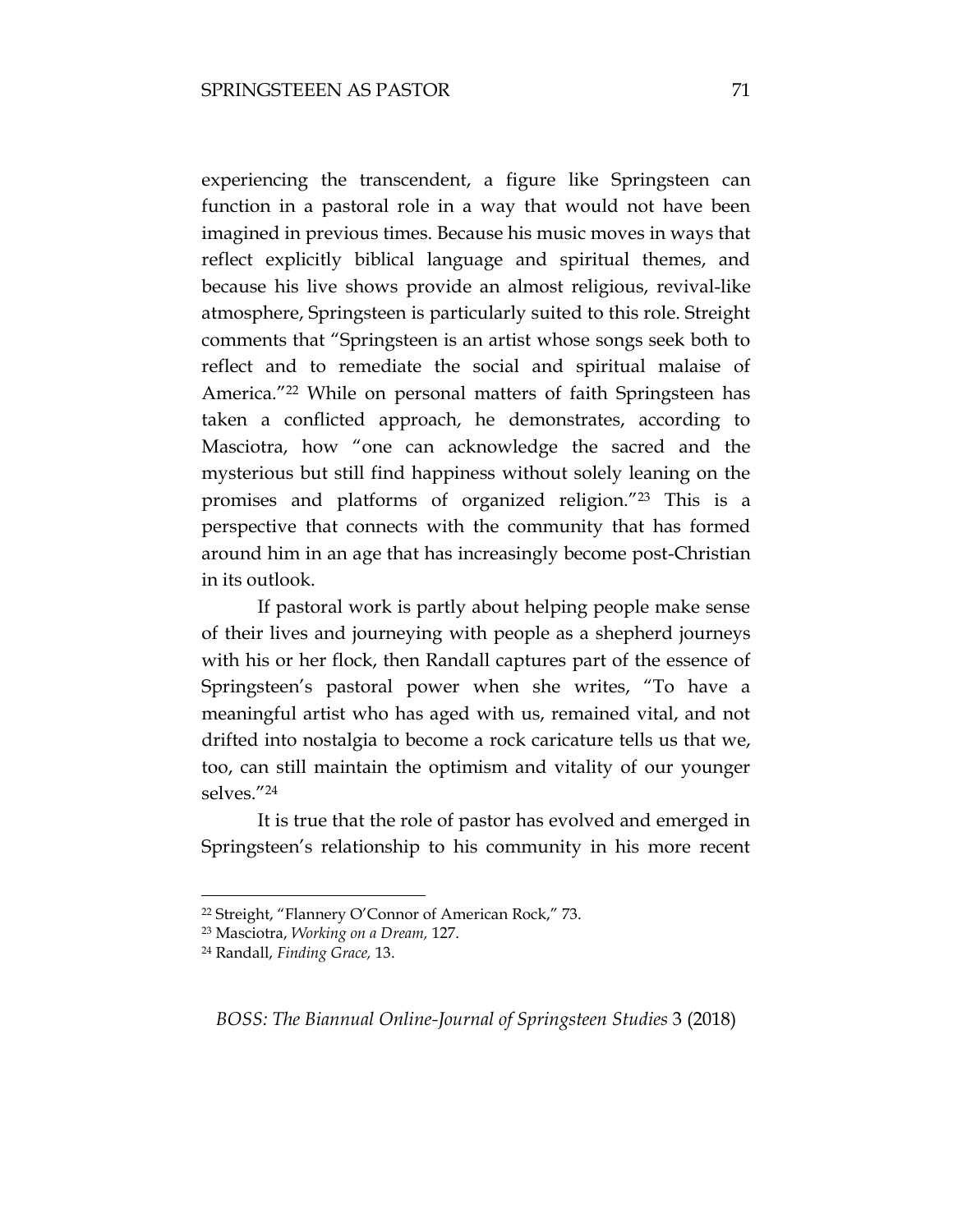work, especially in the twenty-first century. *The Rising* and *Wrecking Ball*, in particular, represent pastoral responses to great American crises: the 9/11 attacks and the financial meltdown of 2008-2009. In these works, Springsteen is clearly interested in trying to respond in a way that brings comfort, hope, perspective, and justice. It may even be that he wants to help his listeners engage with God as they process these events. Through these albums, Springsteen seems to believe that he could make a difference to his listeners' lives. In an interview following the release of *Wrecking Ball* he talked about the "need to be constructive." He is clear that the motive of his work is to address the realities of people's lives. "I'm motivated circumstantially by the events of the day," he noted, "*that*'s unfair, *that*'s theft, *that*'s against what we believe in, *that*'s not what America is about." As an artist/pastor Springsteen wants to speak into the deep realities of his community's lived experience. He wants to be useful to them. In the same interview he goes on to say, memorably,

My work has always been about judging the distance between the American reality and the American dream. If you look at this record the question is asked, 'Do we take care of our own?' Then there are scenarios where you meet the characters who have been impacted by the failure of these ideas and values.<sup>25</sup>

In this way Springsteen embodies classical pastoral impulses. He wants to identify the struggles of his community and to speak meaningfully about their lives.

*BOSS: The Biannual Online-Journal of Springsteen Studies* 3 (2018)

<sup>25</sup> Bruce Springsteen interview at International Press Conference in Paris, February 2012, in *Talk About A Dream: The Essential Interviews of Bruce Springsteen*  eds. Christopher Phillips and Louis P. Masur (New York: Bloomsbury, 2013), 407-408, 415.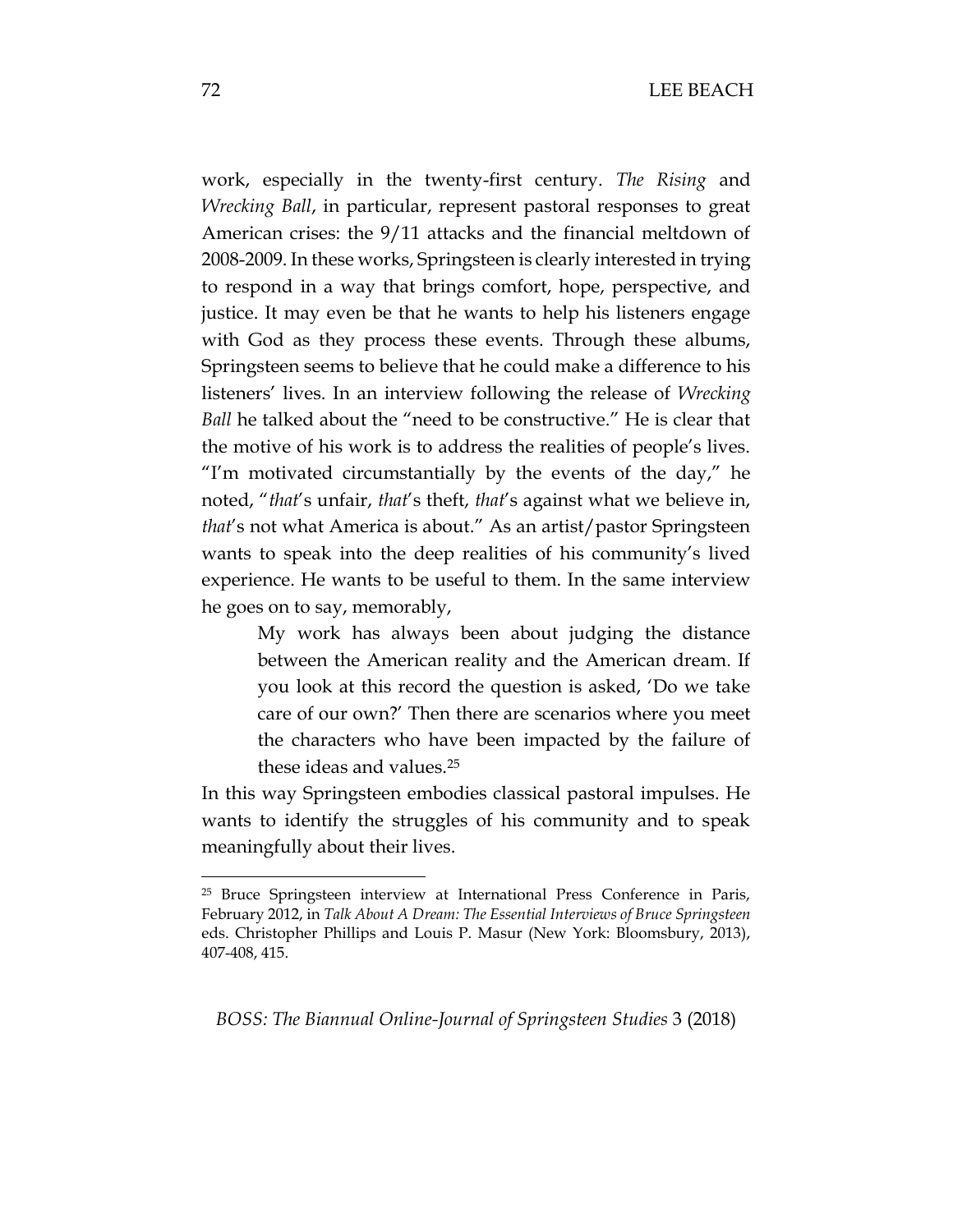What enhances the pastoral aspect of Springsteen's work is that there is often a spiritual element to his music. For example, Springsteen explains that the inclusion of the song "Land of Hope and Dreams" represented a direct attempt to bring a spiritual element onto the record.<sup>26</sup> In this way, Springsteen embodies and expresses the life that members of this community have themselves lived. He is one of them, and he has been called to shepherd them on their collective journey. He desires to offer something that is transcendently meaningful and will help his audience to find and experience something, both within and outside of themselves, that will provide hope and sustenance for their individual journeys.

#### *The Rising* **and** *Wrecking Ball* **as Pastoral Response**

During the *Darkness on the Edge of Town* (1978) tour, Springsteen often broke into mid-song monologues to tell a tale about his past and its relationship to a particular song or the history of his relationship to the E Street Band. An example of this came in Cleveland, Ohio, on August 9, 1978. That night Springsteen told a story that was a regular part of the concerts on that tour. He spoke about how his parents had sent him to see his priest to talk about his "vocation." The priest advised him to consult with God for clarity about his calling. Springsteen then tells about meeting God and asking him about what he should do with his life. He concludes the story by reporting that God said to him, "Let it rock!" While the story is meant to be humorous and heavily tongue in cheek, it nonetheless offers some insight into Springsteen's sense of identity. While he may feel alienated from the church and the Christian faith overall, he still has a sense that what he is doing is part of God's

 $\overline{a}$ 

<sup>26</sup> "Wrecking Ball," around the 8:16 mark.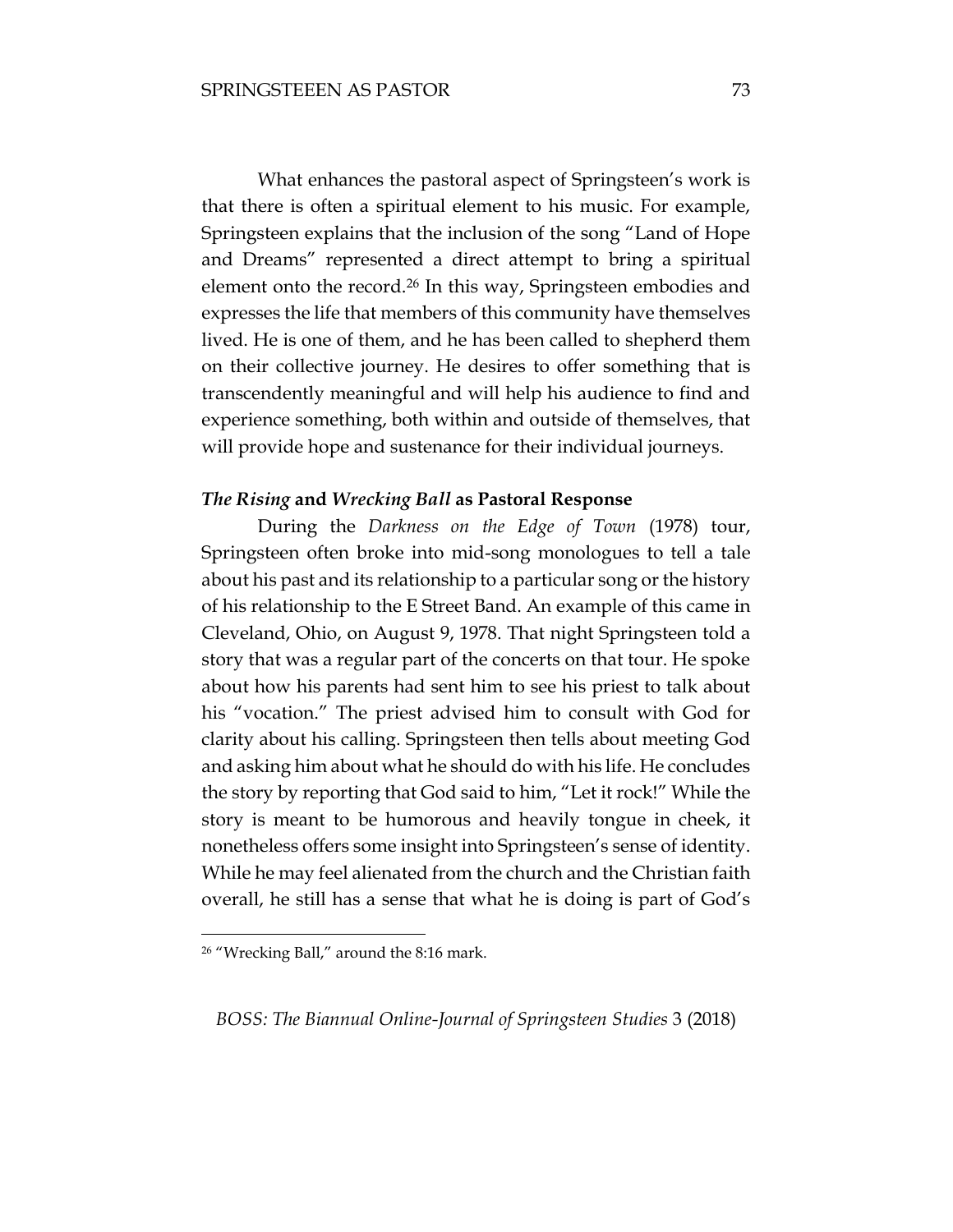calling. What he does is important, it is a God-given vocation, even if it is outside of what his parents and perhaps his priest would have wanted for him. He is a religious outsider, but that does not mean that he cannot serve God's purposes.<sup>27</sup>

Years later, Springsteen disbanded the E Street Band and then regrouped them in the late 1990s for a reunion tour. In a concert at Madison Square Garden on July 1, 2000, near the end of the main set of their final concert of the tour, Springsteen addressed the crowd and expressed his desire that this tour would be a renewal of his and the band's commitment to "serve you."<sup>28</sup> This is a telling statement regarding Springsteen's vision of his and the E Street Band's work. With its emphasis on the audience and their needs, Springsteen's utilizes pastoral language. He expressed a realization that the fan community that has formed around him and the E Street Band is a unique coming together of people whom Springsteen and the band serve through their art and their performances.<sup>29</sup>

In his biography of Springsteen, Marc Dolan writes about the "gospel impulse" that Springsteen acknowledges drives his

*BOSS: The Biannual Online-Journal of Springsteen Studies* 3 (2018)

<sup>&</sup>lt;sup>27</sup> My recounting of this story comes from hearing it told numerous times in concerts broadcast on E Street Radio. Springsteen himself reflects on this sense of calling when he writes about his friendship with Clarence Clemons and remarks on them together "doing our modest version of God's work." See Springsteen, *Born to Run,* 475.

<sup>&</sup>lt;sup>28</sup> This sentiment was a recurrent theme throughout the Reunion Tour. See Peter Ames Carlin, *Bruce* (New York: Touchstone, 2012), 400.

<sup>29</sup> Just prior to the beginning of the Reunion Tour, in his Rock and Roll Hall of Fame induction speech on March 15, 1999, Springsteen "insisted in mockpreacher tones that he had *re-educated and re-dedicated, re-animated, resuscitated and reinvigorated [the band] with the power, the magic, the mystery the ministry of rock 'n' roll.*" (italics original) Marc Dolan, *Bruce Springsteen and the Promise of Rock and Roll* (New York: W.W. Norton, 2012), 348.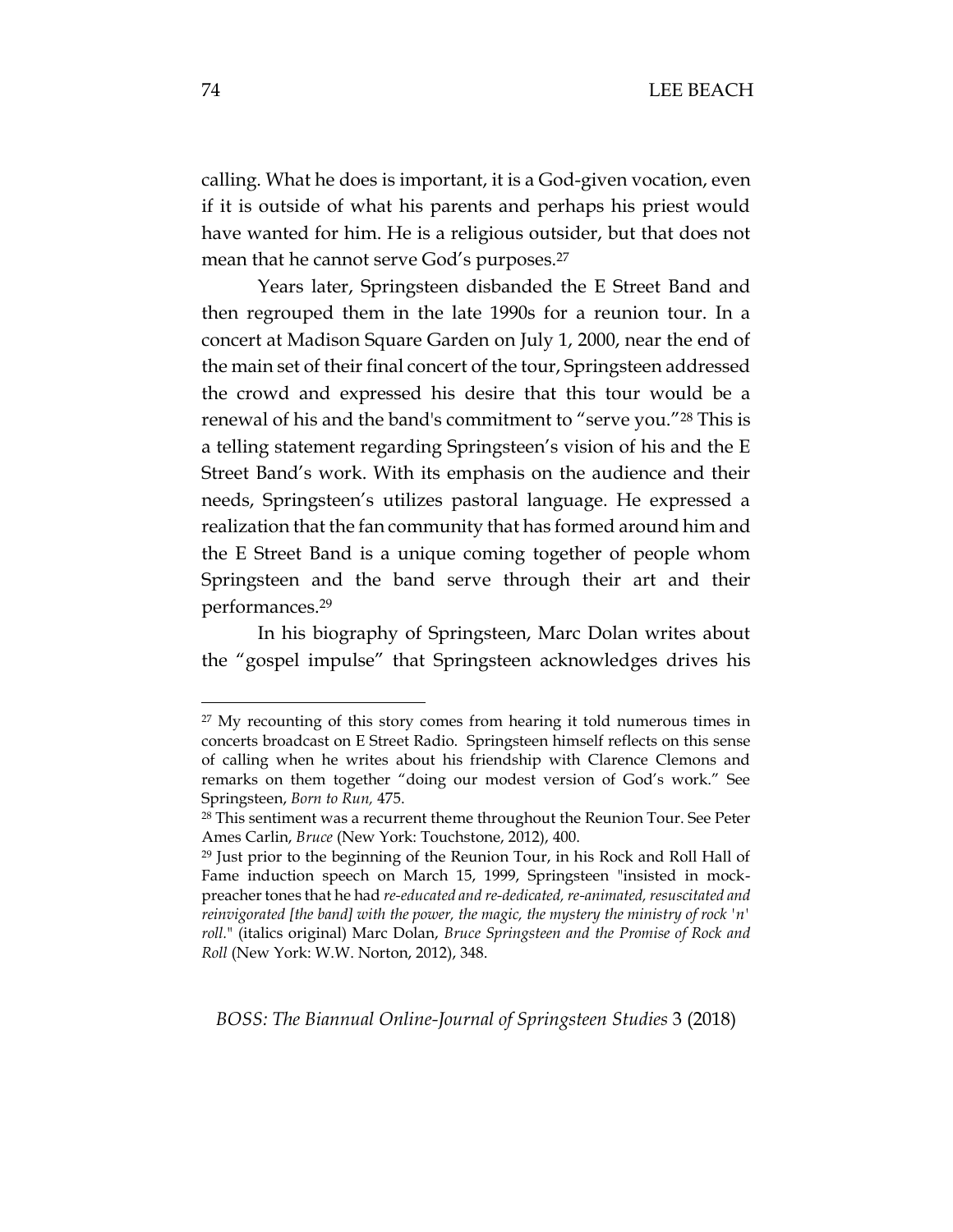music. Specifically, the reunion tour brought out a pastoral persona in Springsteen as he engaged his audience around the theme of needing others, in his case "a band," to get through life. The need for connection—described through the performance of songs such as "Blood Brothers" and "If I Should Fall Behind"—was at the heart of Springsteen's personal revival at that time, for the band as well as the audience.<sup>30</sup>

Subsequent to the reunion tour, Springsteen often recounted a famous story about an experience a few days after the 9/11 attacks, while he was at the Sea Bright beach in New Jersey looking at the drastically altered Manhattan skyline in the northern distance. Springsteen was pulling out of a parking space when a man driving by shouted out of his open car window, "We need you man!" Springsteen recounted in a television interview a year later, "I knew what he was talking about." He understood that the man was calling him to help his fellow Americans process the tragedy. In the interview, Springsteen continues, "We've worked hard for my music to play a very central and ... purposeful place in my audience's life. [So] it was a small wake-up call."<sup>31</sup> This experience reflects how Springsteen perceives his work and is perceived by his fans in particular, but also by American culture more broadly. He is someone people look to for meaning, perspective, and guidance. As Springsteen himself recounts, this experience was an affirmation of, or renewal of, this calling.

In response, Springsteen wrote and recorded *The Rising.* He saw that his role as a prominent music artist required him to speak to the grief, fear, and confusion that resulted from the horrific

 $\overline{a}$ 

<sup>30</sup> Dolan, *Bruce Springsteen and the Promise of Rock and Roll*, 348-349.

<sup>31</sup> Carlin, *Bruce,* 407-408.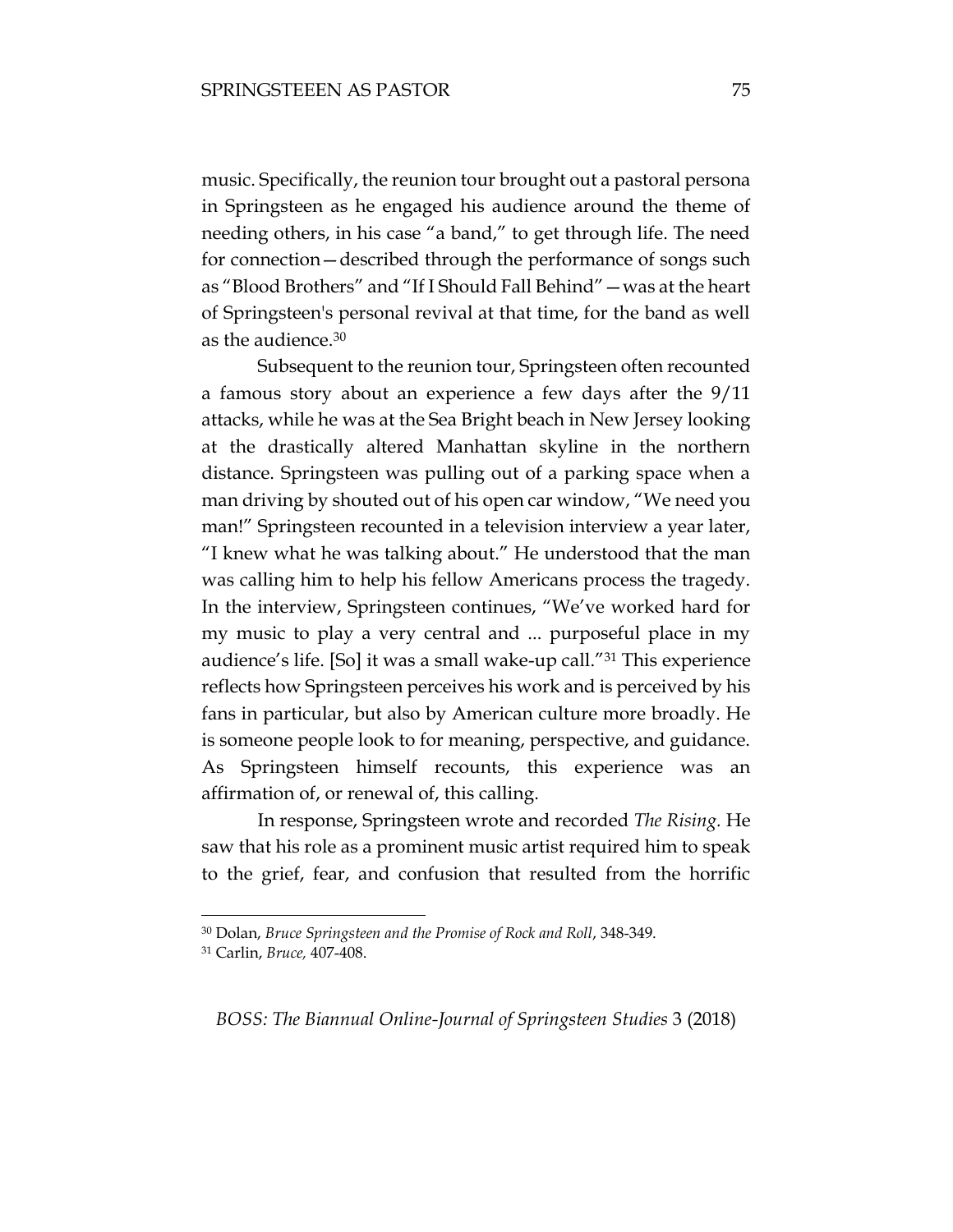events of 9/11. *The Rising* represents the most specific pastoral response Springsteen had offered to that point in his career, as he was motivated by a desire to provide counsel and, most importantly, to give voice to the pain surrounding the experience of 9/11. As Springsteen told biographer Peter Ames Carlin, "everything I wrote after September 11 was contextualized in some way by that event. I tried to find some emotional center that just felt right."<sup>32</sup> For most pastors, responding to tragedy is directed by both compassion and duty. Few pastors are eager to engage the depths of human despair, the raw emotions that come with terrible, senseless loss and the difficult questions that naturally ensue. However, engage they must, in part because it is their job. But for most pastors it is more than that; it is an accepted part of their calling. There is an inner desire to be there for people, to offer God's help.

*The Rising* provides explicit pastoral care to its audience in the form of a collection of songs that provide a lens through which to examine some experiences of 9/11 and subsequent moments of recovery. In many instances, the songs point to the possibility of God's presence and suggest that spirituality may play a role in healing traumatic memories. For example, in the title track, Springsteen takes us into the experience of a New York City firefighter wearing "the cross" of his "calling," who climbs the stairs of a Trade Center building to perform his duties as a first responder. However, the image of ascent moves beyond the loss of life that many like this firefighter experienced that day and offers a vision of life. The song breaks away from the focus on duty, personal calling, and the horrors of the day and into the hope that

 $\overline{a}$ 

<sup>32</sup> Carlin, *Bruce,* 180.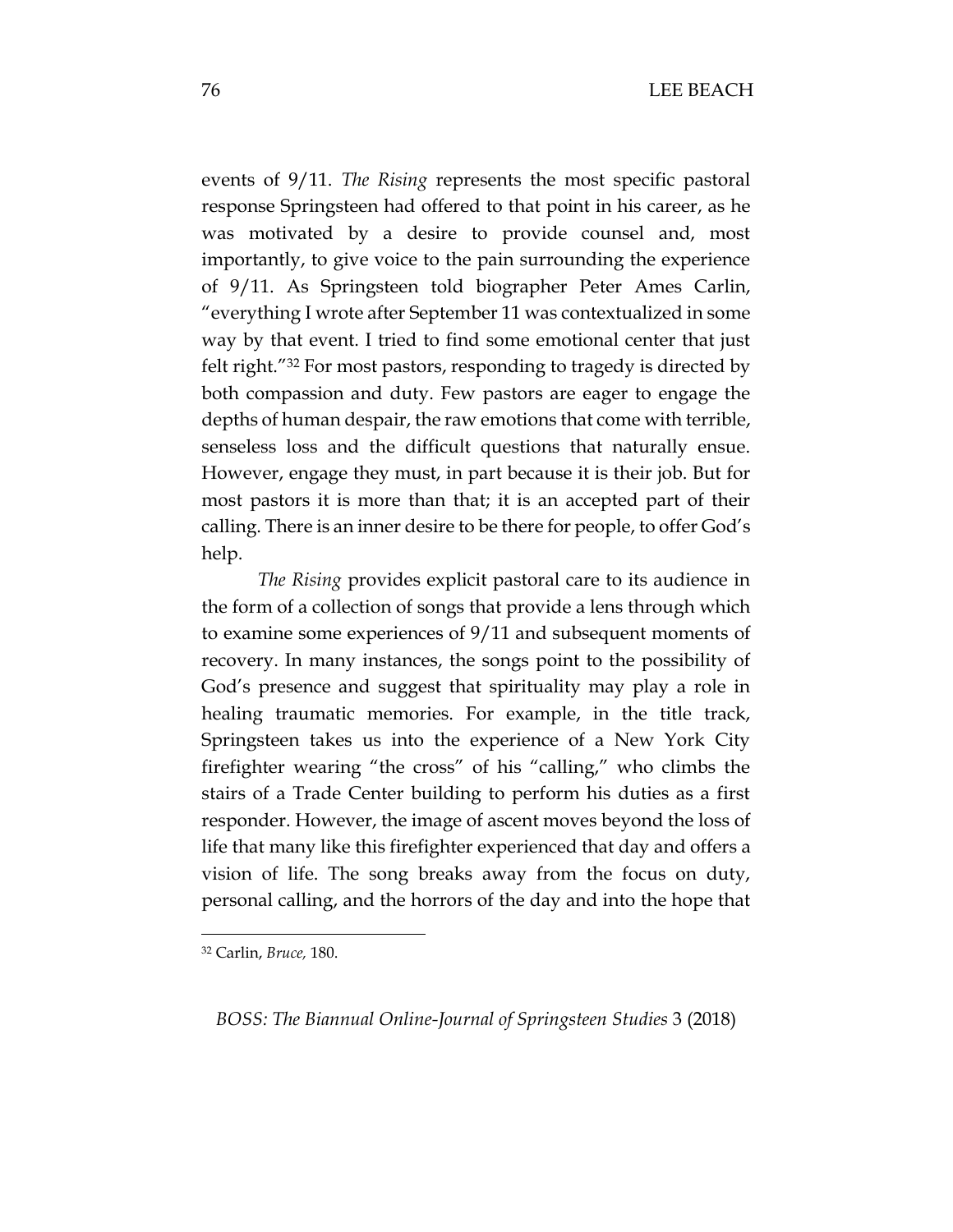the first responder's sacrifice offers, and perhaps even into the hope of the afterlife. The song's main character speaks of "spirits, above and behind me," and he clings to the hope that their "precious blood" will bind him as he stands before the Lord's "fiery light." Here the song hints at an eschatological vision. The image of spirits all around, the reference to the efficacy of blood as a form of hope, and the picture of standing before the Lord, all point to the idea of the first responder slipping from one world into the next. In the song's refrain, the narrator speaks of a vision of Mary in the garden with "holy pictures" of their children. It could be a vision of the narrator's wife as he catches final glimpses of his life in this world, or perhaps it is a reference to Mother Mary as he catches initial glimpses of life in a world to come. In its essence, as Roxanne Harde comments, the song is a hopeful affirmation of life that looks past mourning to offer hope.<sup>33</sup> Masciotra reflects on this as he observes that the song depicts its characters "entering into something more dramatic, beautiful and uplifting. It is the gospel."<sup>34</sup> As a post-Christian pastor would, Springsteen in this song clearly offers hope in response to the terrible realities of 9/11. In part this hope is situated in the example of those who sacrificed their lives for the sake of others, and perhaps it is also found in the possibility of a life to come.

In "Into the Fire," Springsteen offers the perspective of a 9/11 widow who understands her lost husband's calling (presumably that of another first responder) to a greater duty. That higher calling implies that his death can have meaning in the lives of others by inspiring them to live lives of greater virtue. Azzan

 $\overline{a}$ 

<sup>33</sup> Harde, "May Your Hope Give Us Hope," in *Reading the Boss*, 262.

<sup>34</sup> Masciotra, *Working on a Dream,* 224.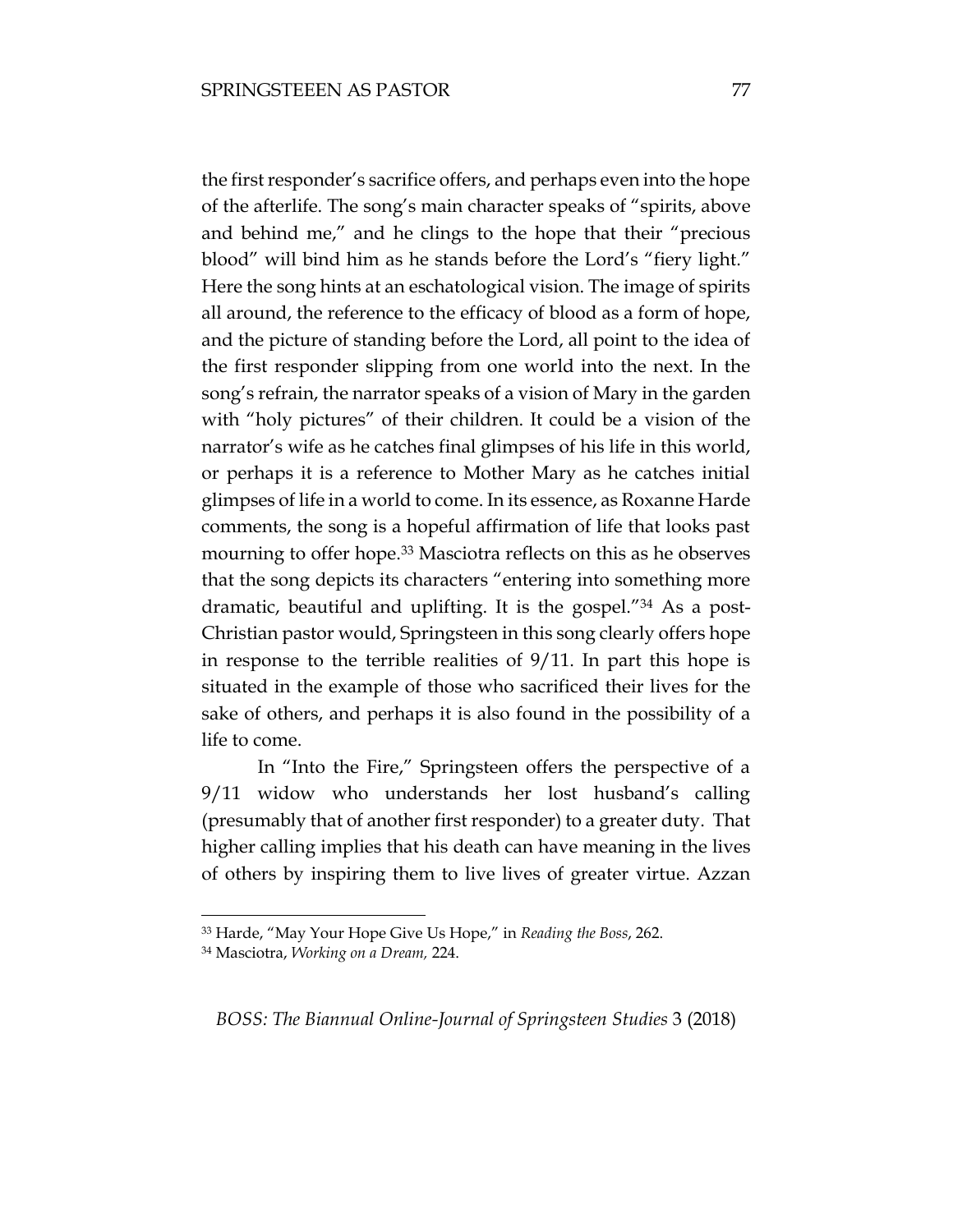Yadin-Israel notes that this song connects to the story of the Old Testament prophet Elijah, who upon his death disappears into heaven on a chariot of fire (2 Kings 2:11-12). Elijah's death provides inspiration for his successor Elisha, who goes on to preserve Elijah's prophetic mission. Further, Yadin-Israel offers that the allusion to the laying of hands motif that is part of the song is a biblical motif that often signifies the transference of power from one person or leader unto another. In Springsteen's song, the allusion to the Elijah-Elisha relationship and the theological motif of laying of hands acts as a transfer of inspiration, as Yadin-Israel states, "both entail the imminent death of a leader and bespeak the hope to be worthy successors. And this is precisely the hope of 'Into the Fire.'"<sup>35</sup>

Here Springsteen is doing the pastoral work of helping people make sense of their lives and giving his community direction in making sense of the tragic death of a heroic first responder. His death has meaning if it inspires us to live better lives ourselves.

Other songs in the album continue in this vein. In "Nothing Man," Springsteen offers a reflection on the post 9/11 experience of a man who becomes a local hero because of his actions but who wrestles with his newfound status and the thoughts of suicide that he struggles to keep at bay as a result of his experiences that day. The desire for revenge flickers through the song "Empty Sky," and an exploration of the differences that divide those who orchestrated the attacks and those who may be sympathetic to them is articulated in "Worlds Apart." The album culminates with the song

*BOSS: The Biannual Online-Journal of Springsteen Studies* 3 (2018)

<sup>35</sup> Azzan Yadin-Israel, *The Grace of God and the Grace of Man: The Theologies of Bruce Springsteen* (Highland Park, NJ: Lingua, 2016), 169, 170.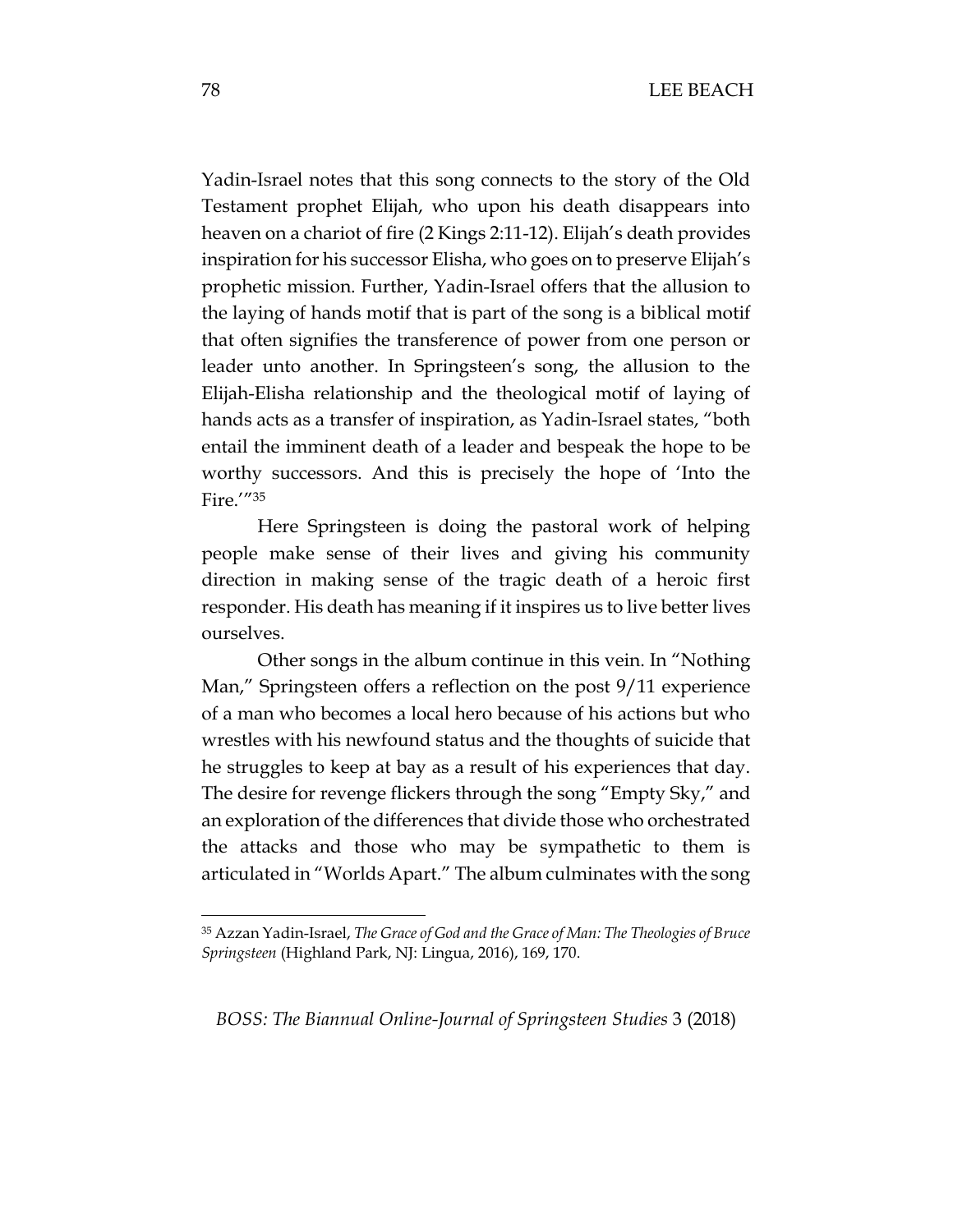$\overline{a}$ 

"My City of Ruins." Originally written as a lament for the economic and physical deterioration of Springsteen's adopted hometown of Asbury Park, New Jersey, on *The Rising* this song evokes a deep empathy with New Yorkers and moves into a gospel tinged chorus that seeks to raise up his audience. The song closes with prayers for strength, love, and faith and provides a hopeful conclusion to the record. Throughout, the album is an empathetic, honest, and loving response to the events and experiences of 9/11.<sup>36</sup> Springsteen's songs offer not only perspective, but post-Christian spiritual direction to his flock or community and to the country as a whole.

What makes a pastor (or a rabbi or an Imam) different from all the other helping professionals is that his or her orientation to provide aid is explicitly centered around God. In offering *The Rising*  to his American audience, Springsteen did not forget that element. As a post-Christian pastor, Springsteen brings God and faith into the conversation as a way to inform the experiences of those who engage with his music. Jeff Symynkywicz in *The Gospel According to Bruce Springsteen* observes that there is a dependence upon God intrinsic in the culminating song on *The Rising,* "My City of Ruins." This song, he writes, "suggests that we look within (and beyond) and seek to discern the divine light we will need to find our way

<sup>36</sup> In the aftermath of the tragedies, Springsteen was reportedly moved by the many times his name was mentioned in the obituaries of 9/11 victims. Further, it is widely known that he contacted a number of family members of these victims to offer condolences and in order to better understand their experiences so as to represent them faithfully in his work. See Ryan White, *Album by Album*  (New York: Sterling, 2014), 180-81. Any good pastor who is about to preside at a funeral or memorial service essentially does the same thing, particularly if they did not personally know the deceased. Genuine compassion and the hope to be of use to those who remain demands such courtesy.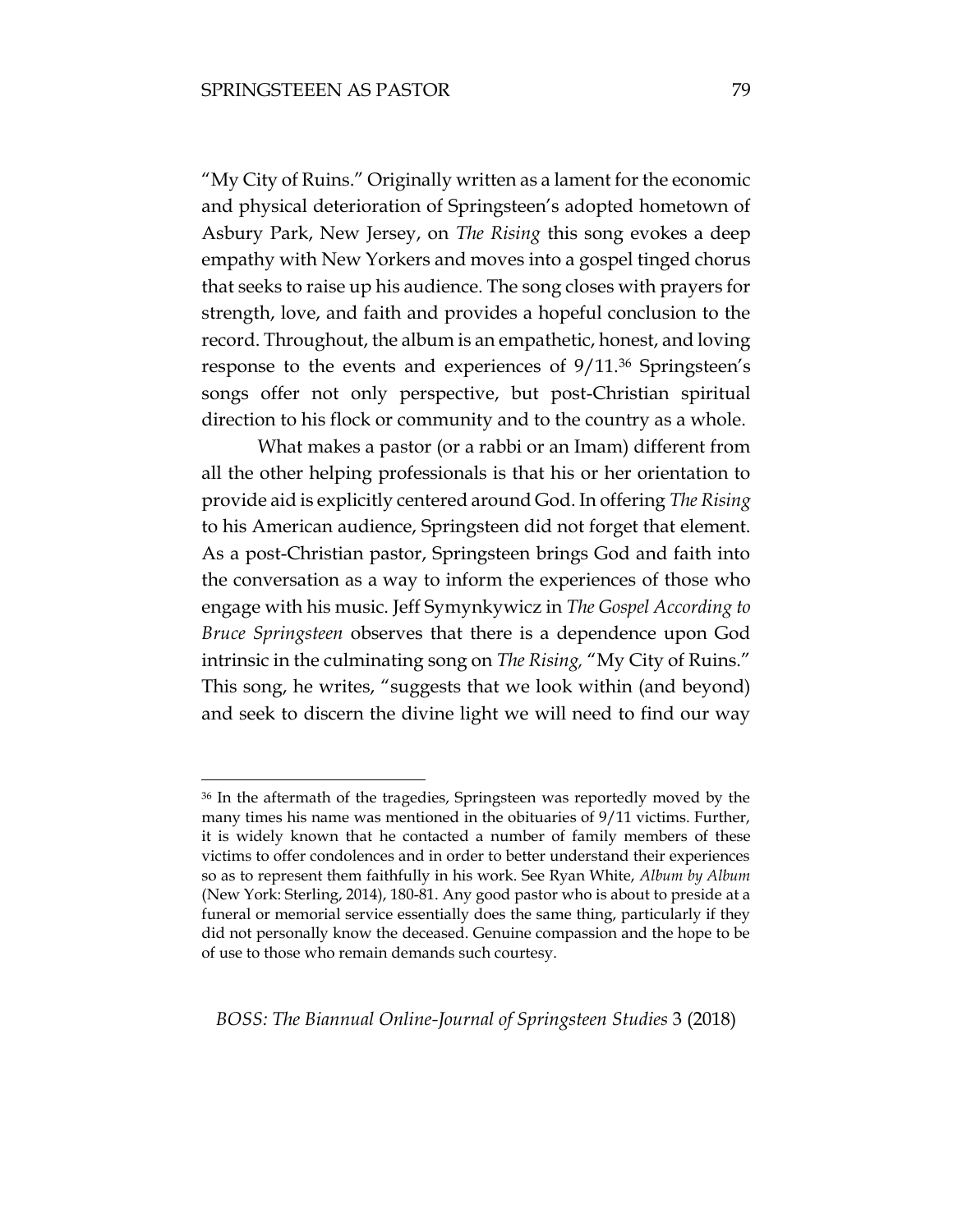through this encircling gloom."<sup>37</sup> The repeated admonition to rise up, suggests Symynkywicz, alludes to the hope of resurrection and points to the possibility that God will provide a renewed life to America despite the death and destruction of 9/11. This is the kind of work pastors attempt to perform regularly.

If *The Rising* is Springsteen's most specific pastoral response to a particular event, then 2012's *Wrecking Ball* follows in that vein by responding directly to the financial scandals and subsequent crises of the late 2000s that cost many Americans their homes, jobs, and life savings. With *Wrecking Ball,* Springsteen offers a collection of songs that gives voice to the experiences of those who lost not just money and property but dignity and control over their own destiny. Springsteen says of the album, "*Wrecking Ball* was a shot of anger at the injustice that continues on and has widened with deregulation, dysfunctional regulatory agencies and capitalism gone wild at the expense of hardworking Americans." Further, he reflects on his sense of responsibility to respond when he writes, "I knew this was the music I should make now. It was my job."<sup>38</sup>

Like *The Rising*, *Wrecking Ball* introduces the listener to many different characters who embody disappointment and struggle in the aftermath of the debacle of the financial crash. The opening track presents the sentiments of a cynical victim who sarcastically recites the well-worn American slogan, "we take care of our own," as an indictment of a system that cannot deliver on what it promises. We meet a "Jack of All Trades" who promises his wife that they "will be alright" because he is determined to use whatever

 $\overline{a}$ 

<sup>37</sup> Jeffrey B. Symynkywicz, *The Gospel According to Bruce Springsteen: Rock and Redemption From Asbury Park to Magic* (Louisville: Westminster John Knox, 2008), 139.

<sup>38</sup> Springsteen, *Born to Run,* 468, 469.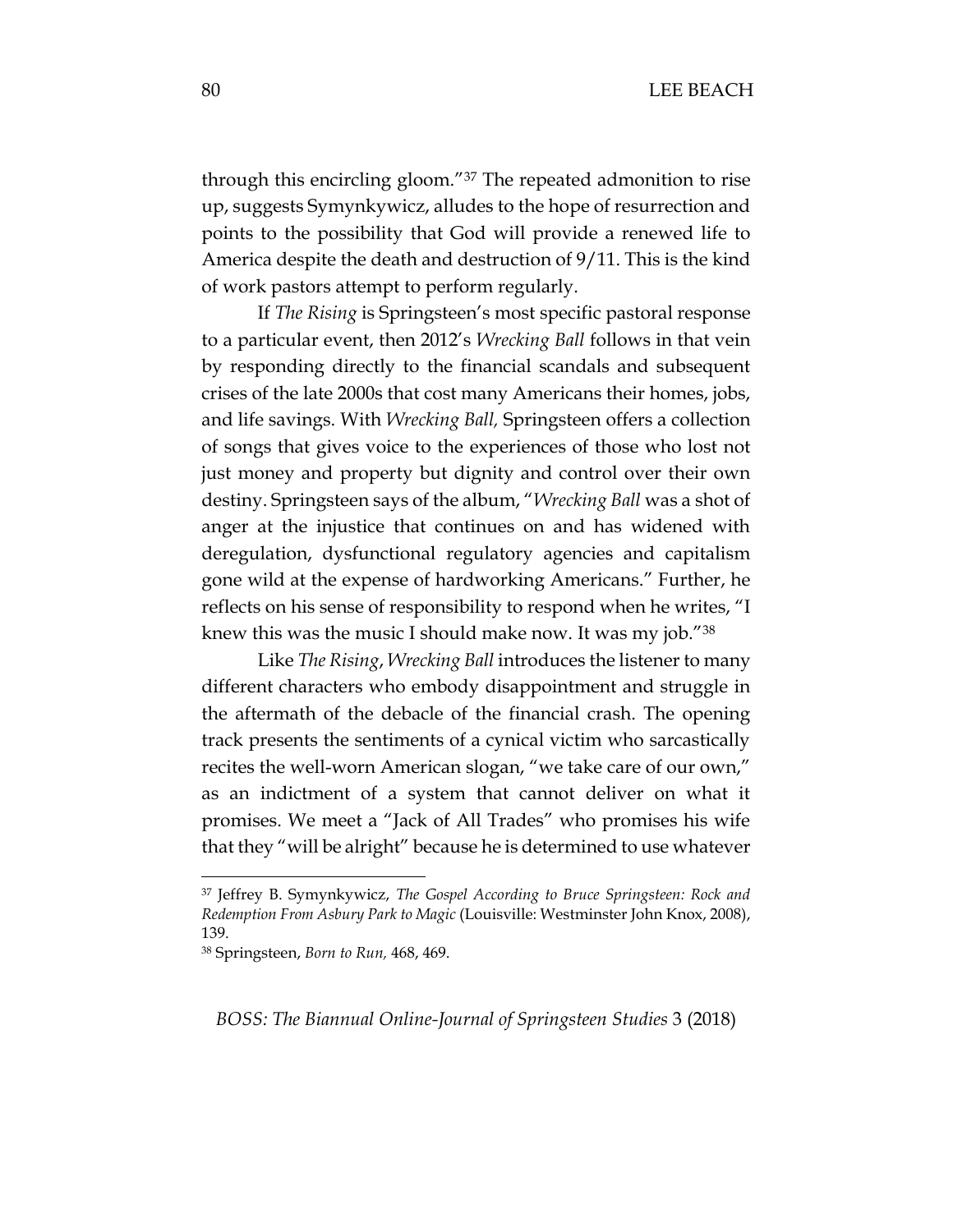skills he has to cobble together the work "that God provides." The narrator of the song wistfully longs for the day when people will take care of each other "like Jesus said that we might." This line offers a contrast to the lack of care shown by those who have caused the crises that have now deeply affected his and his family's life. The working man in "Shackled and Drawn" just wants to go to work because that is where he finds dignity and self respect, but while the bankers keep the party going strong, he is left below in chains. The song "Death to my Hometown" is a lament to a hometown once vibrant, now destroyed not by cannonball, rifles, or dictators but by economic distress perpetuated by robber barons who go unpunished for their crimes.

However, there is also hope infused throughout this album. Two older concert songs are included, and each takes on new meaning in the collection. The title track is a song originally written for the occasion of the demolition of Giant's Stadium. On *Wrecking Ball*, the words to the chorus become the cadence of one's determination not to be bowed by those whose actions have impacted so many lives negatively. Additionally, "Land of Hope and Dreams" offers a vision of a better land where all are welcome. In certain ways it rings not just of a better country that awaits us but of an eschatological land where all the travails of life find their resolution. It is a land of sunshine, not of darkness. The song "We Are Alive" reminds us that the past can inform the present as it offers hope for those freedom fighters and justice seekers who have come before us. Their lives can inform our own if we are willing to let them speak to us from the grave.

 Like *The Rising*, *Wrecking Ball* also directly addresses the issues of God and faith. "Land of Hope and Dreams" offers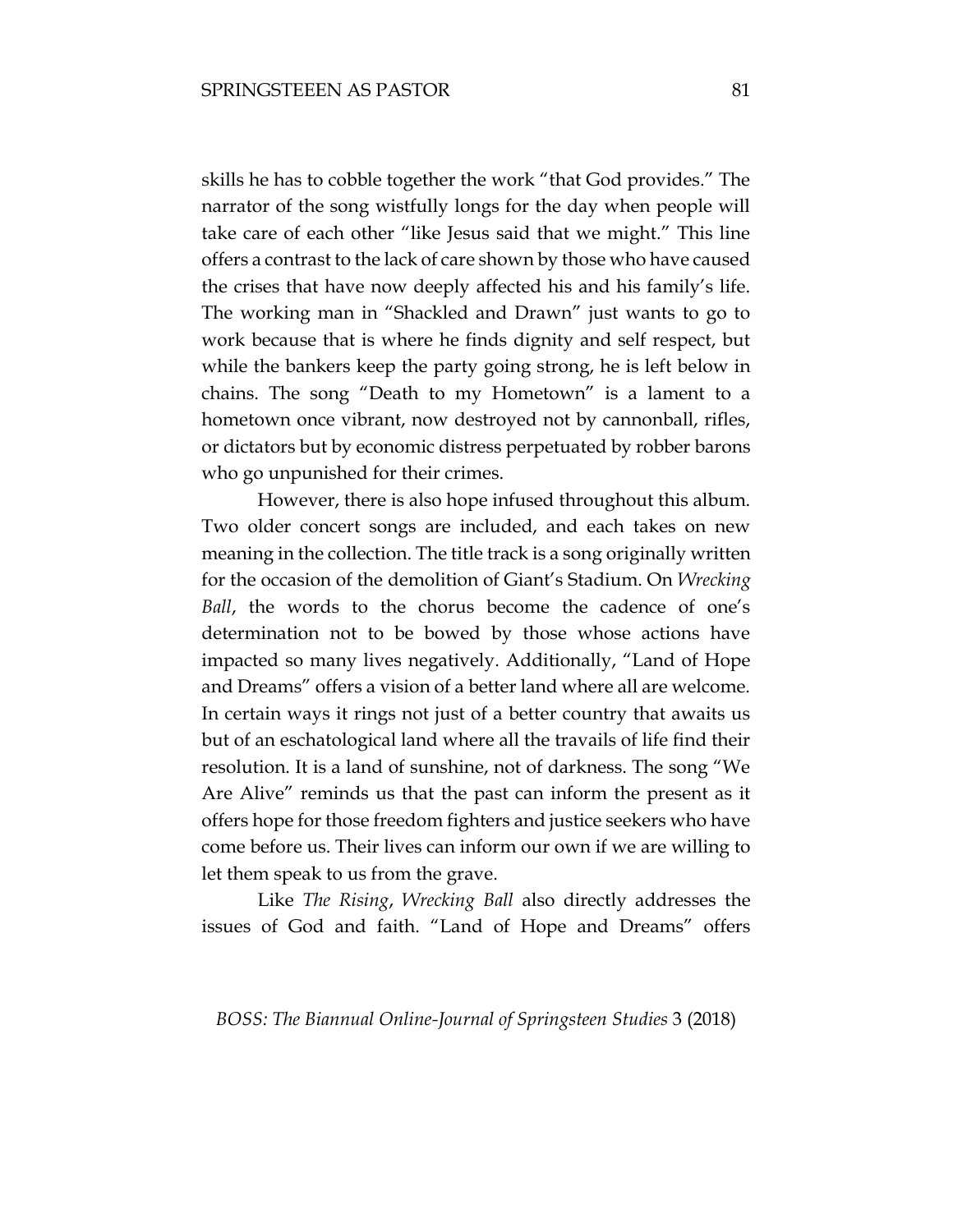listeners a vision of redemption that plays with the line between the hope that there is a better land still possible in this world and the ultimate eschatological hope of a land that is to come. The land that Springsteen speaks of is a place where you "don't know where you're goin," but you know "you won't be back." It offers a picture of beauty that reflects the world but signals something more perfect. While Springsteen's own vision of faith is firmly rooted in the realities of human life, "Land of Hope and Dreams" engages with the traditional American gospel song "This Train," sometimes titled "This Train is Bound for Glory," and is laced with a definite eschatological vision. In addressing the financial meltdown, Springsteen informs his flock that there is still the hope of redemption, and perhaps that this redemption comes in multiple forms. Unlike the original "This Train" that presents an exclusive version of salvation for only the "righteous and the holy," Springsteen's song is wide and inclusive.<sup>39</sup> Having a seat on Springsteen's train does not necessitate that the passenger be free from all sin. To get on this train "all you gotta do is just thank the Lord." This calls for faith and also points to the Christian idea that salvation is by faith and that trust in God is at the heart of salvation and the key to entry into the life to come. Springsteen's song clearly offers a message of hope, a word of encouragement to persevere, and a call to faith in God.

"Rocky Ground" is also thoroughly Gospel-tinged and contains several biblical allusions. The singer addresses the "shepherds" who care for their flocks and enjoins that they take them to "higher ground." The narrator speaks prophetically that the shepherds' lack of care for their people will result in their being

 $\overline{a}$ 

<sup>39</sup> Dolan, *Promise of Rock and Roll,* 353-54.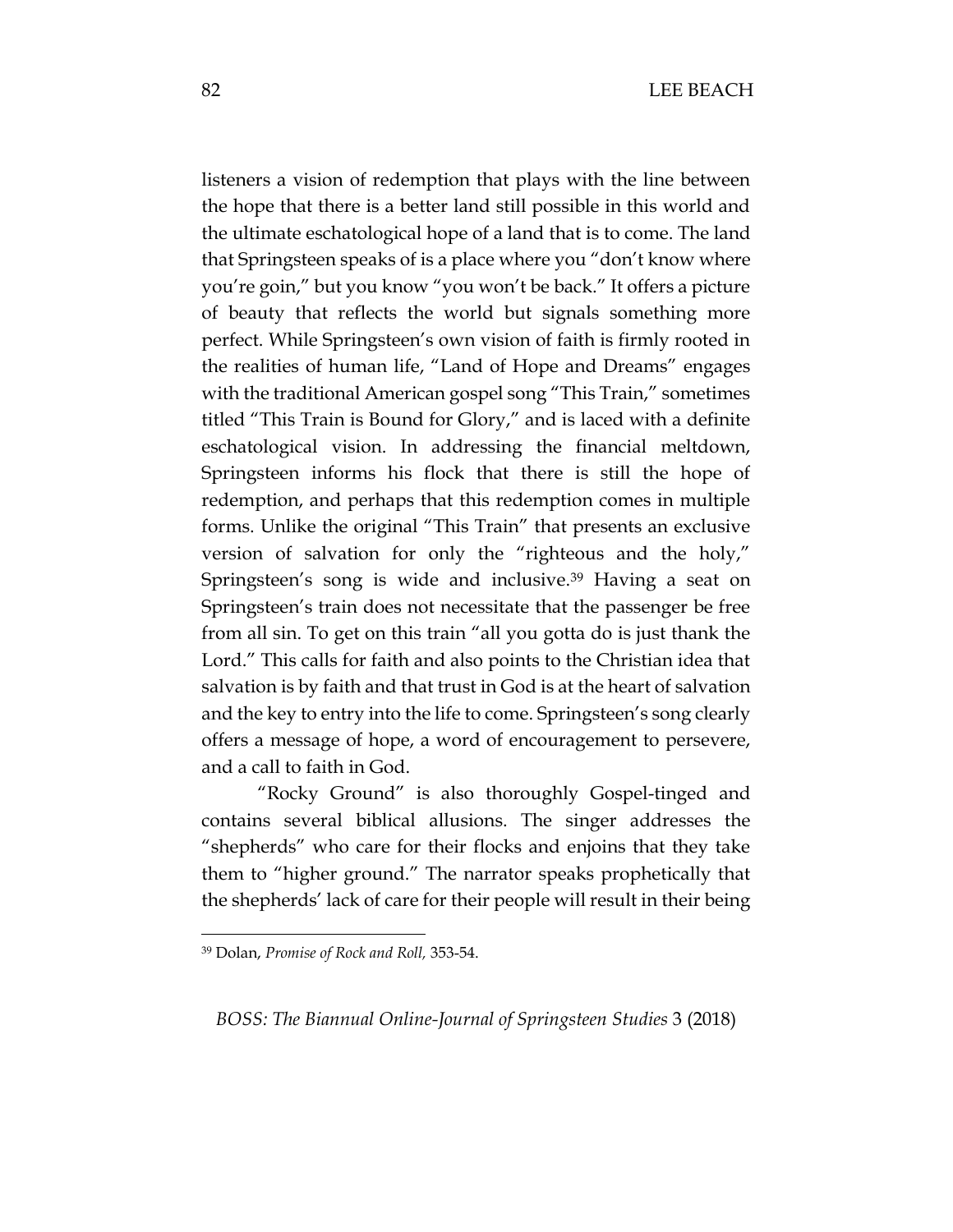judged, presumably by God. However, besides being a prophetic rebuke to the lax shepherds, the song is also an exploration of personal faith. The narrator's faith is not without its own struggles. Even when you "pray your best" and try to raise your children to do right, when you ask for divine guidance, you find none. Thus, where there once was faith now "there's only doubt." Nonetheless, in a clear allusion to Noah's flood (Genesis 6-9), the song assures that a flood is coming that will bring a new world. The closing chorus reminds listeners that "there's a new day coming," perhaps once again pointing to an eschatological ideal that is the ultimate answer to the corruption of this world. Hope that is attached to faith in God's deliverance, despite the struggle to remain faithful, is at the core of this song. Any pastor acting faithfully on behalf of his or her congregation in the aftermath of a national disaster would be serving the people well to offer a message like this. Springsteen points his audience to a biblically-informed hope that is often uncertain about where God is, yet acknowledges the need to trust His work in this world. Nonetheless, Springsteen assures his audience, a new day is coming when God's justice and judgement will bring better times.

Despite being a religious outsider who has been ambiguous about his own theological beliefs, on these albums, Springsteen serves his flock by engaging with the specific challenges they face. As Ryan White notes regarding *Wrecking Ball*, Springsteen takes religious language usually used by those on the right of the political spectrum and co-opts it for those on the left.<sup>40</sup> This is central to Springsteen's pastoral method: he is able to take religious ideas and employ them in ways that evoke the power of their meaning but in

 $\overline{a}$ 

<sup>40</sup> White, *Album by Album,* 250.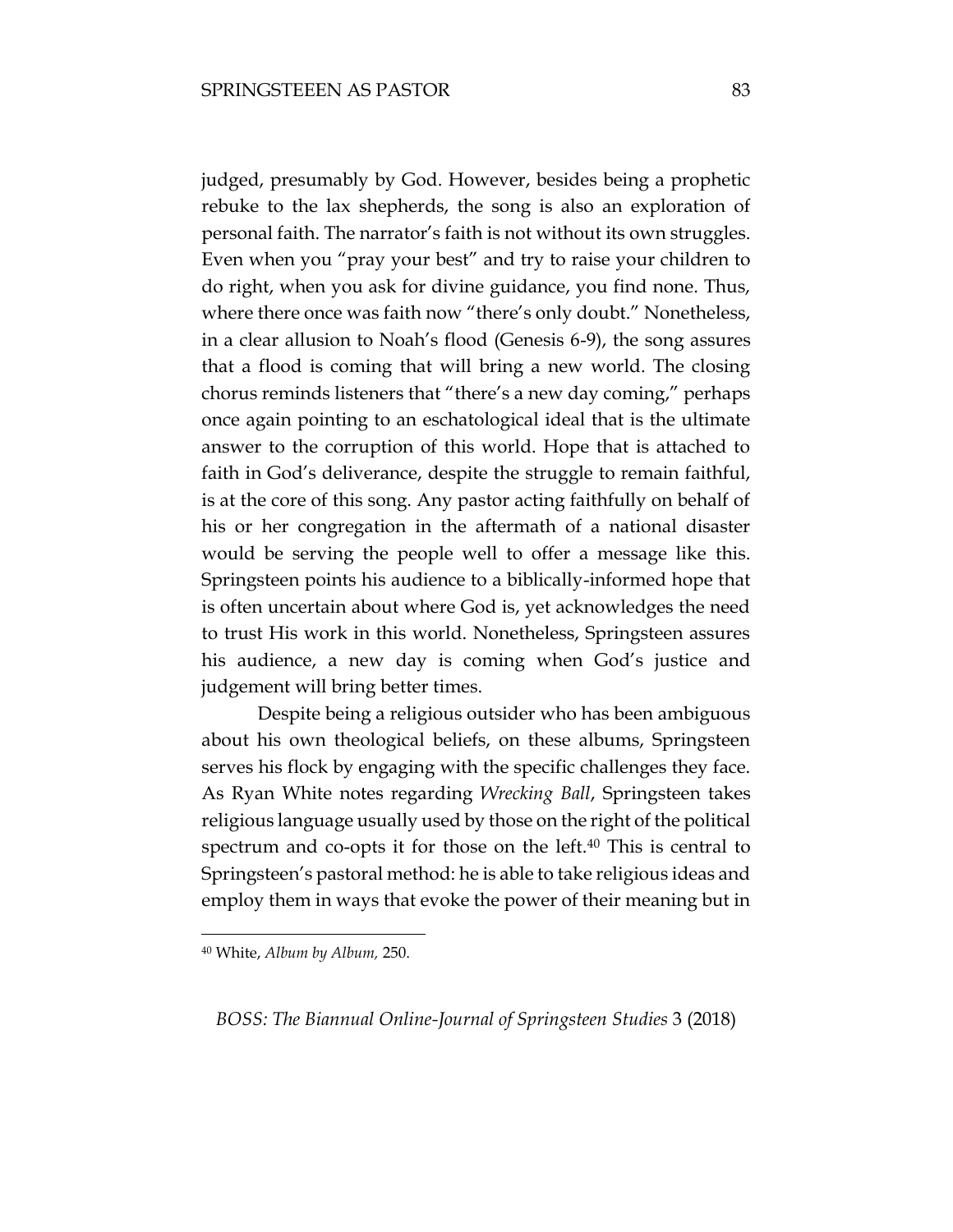a way that is accessible and meaningful to his largely secular and politically diverse audience. Guided by a sense of responsibility for his gift as an artist, his connection to his fans, his country, and his desire to be of service to others, Springsteen offers two collections of songs that go where a pastor goes and try to do what a pastor tries to do.

#### **Live Performance and Springsteen as Pastor**

Pastoral work is public work. While much of a pastor's time is spent away from the public eye engaged in one-on-one discussions, board and committee meetings, and preparing weekly sermons, inevitably the pastoral calling involves standing in front of an audience and doing the public work of one's craft. For pastors, this may take the form of presiding at a wedding or a funeral, preaching a sermon, leading prayers, or giving direction to a worship service. The public nature of the pastoral office is a crucial element of the work because in these times of public gathering pastors have the potential to serve the entire community. What takes place in times of collective experience is the stuff of transformation. Any pastor who understands his or her calling understands that their leadership when the community gathers will determine their overall effectiveness as a ministering voice in that community. The right words at the right time, the right demeanor, the appropriate vision shared, and the ability to portray an authentic solidarity with the daily lived experience of the congregation is crucial to a pastor's ability to serve a church effectively.

For Springsteen, the public aspect of his work has always been one of his greatest pastoral strengths. As a performer, often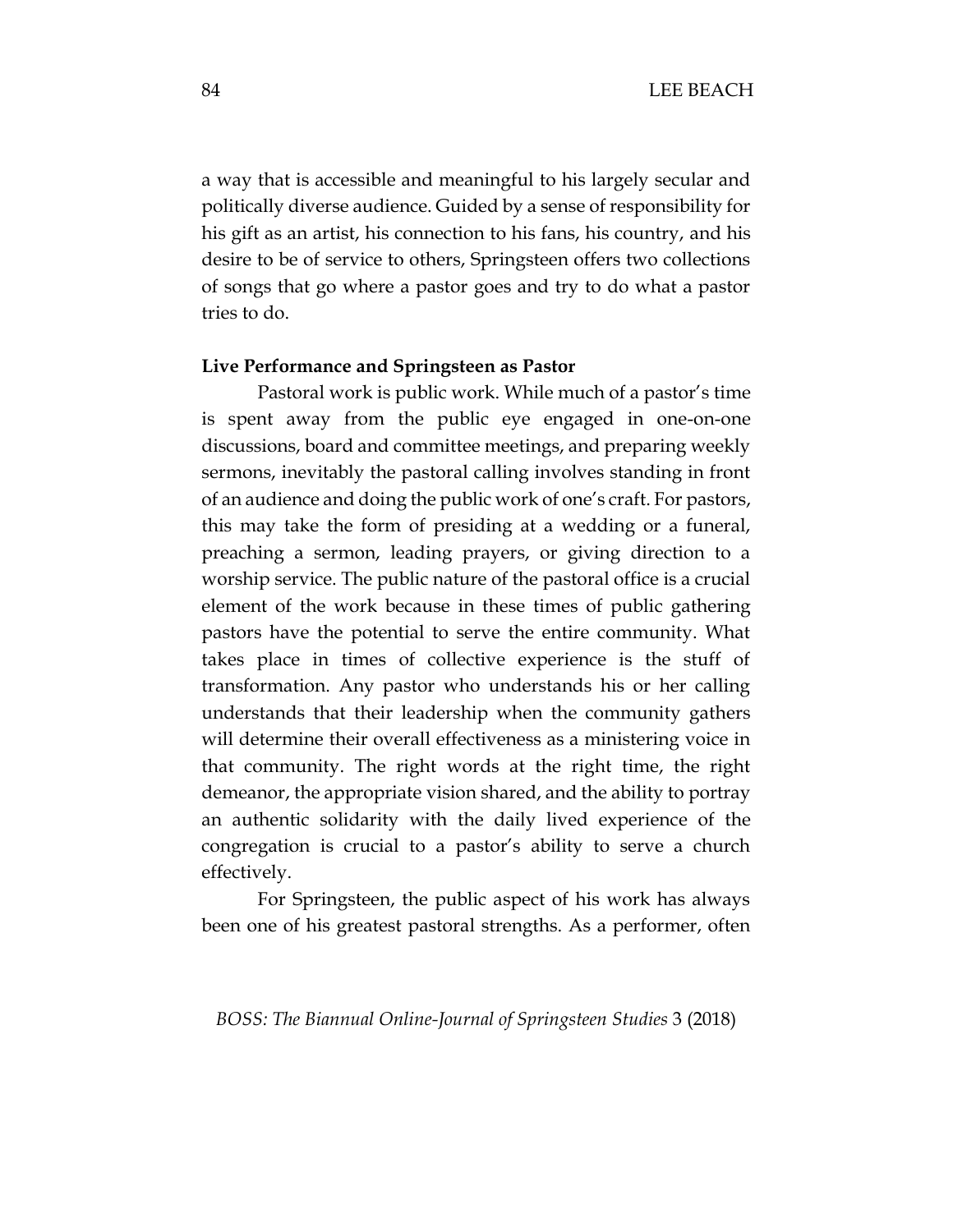with the backing of the E Street Band, Springsteen has always been able to connect deeply with his audience, so much so that his concerts almost take on a revival-like atmosphere. Indeed, for many who attend, Springsteen's concerts provide experiences of transcendence. Robert Duncan captures this notion in his article for *Creem Magazine* that recounts his experience of covering Springsteen and the E Street Band in 1978:

I was on the road three days and nights with Bruce Springsteen and the E Street Band, and that's about as good a time span in which to hold a resurrection as I can think of . . . [some] speak glowingly of Bruce in terms of "charisma." But charisma has the odor of the secular. After what I saw, heard, and felt, I'm looking for a word that's something more in the religious price range.<sup>41</sup>

Perhaps one of the most significant markers of Springsteen's pastoral role was made clear immediately after 9/11. At a fundraiser for the families of 9/11 victims in his local community, Springsteen was asked if he was going to respond to events with new songs. He reportedly replied, "What ever music we can do, we'll do." Further, shortly after 9/11, a fundraising telethon was held broadcast on all four major television networks and viewed by millions of people around the world. This was more than a fundraiser; it was also a communal event of coming together to continue the healing process. The opening slot was a key place and needed a particular touch (one may say a pastoral touch). For a time such as this, Springsteen was asked to offer his services. With just

 $\overline{a}$ 

<sup>41</sup> Robert Duncan*,* "Lawdamercy, Springsteen Saves," in *Springsteen on Springsteen: Interviews, Speeches and Encounters*, Jeff Burger, editor (Chicago: Chicago Review Press, 2013), 87. (reprinted from *Creem,* Spring, 1978).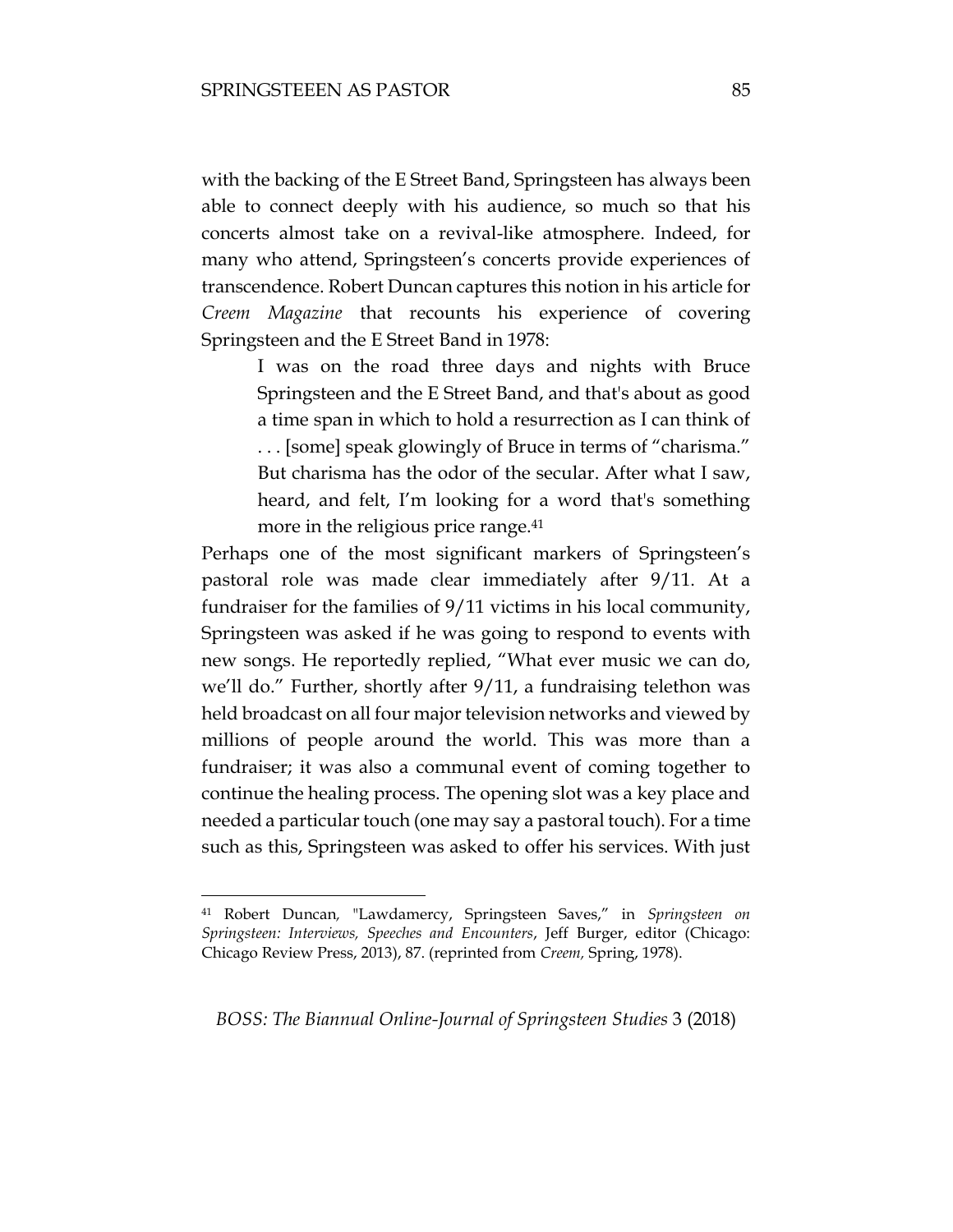an acoustic guitar, harmonica, and a group of back-up singers, including his wife, Patti Scialfa, and bandmates Clarence Clemons and Steve Van Zandt, Springsteen performed the song that would eventually close *The Rising,* "My City of Ruins." It was sung as a lament, a prayer, and a vision of hope. It was a pastoral offering for a grieved and confused nation.<sup>42</sup>

In the summer of 2002, *The Rising* was heralded as the first major cultural response to the events that had taken place on September 11, 2001. NBC's *Today Show* dedicated a whole two-hour episode to the album. Springsteen and the band also appeared for two consecutive nights on *Late Night with David Letterman* and three straight on *Nightline* with Ted Koppel. It seemed like a significant portion of the American population was looking to Springsteen to give some perspective to the national tragedy of 9/11.<sup>43</sup>

There are times when a pastor is asked to step into particularly sensitive situations to help make sense of them. However, usually a pastor's work is day to day, week to week, offering pastoral gifts to a congregation. This may be done in public, at times in situations that are highly volatile or emotional. Nonetheless the pastor's job is to help people connect with the deeper things of life, to facilitate experiences of transcendence that help to provide people's lives with meaning and insight. Springsteen's live performances offer exactly this. Masciotra writes, "The fact that Springsteen walks into each concert with the aim … to create such a well-rounded spectacle of transcendent, challenging, and comforting music is of particular interest to anyone who finds any value in his body of work because it is in the

 $\overline{a}$ 

<sup>42</sup> Dolan, *Promise of Rock and Roll*, 167.

<sup>43</sup> Symynkywicz, *The Gospel,* 140.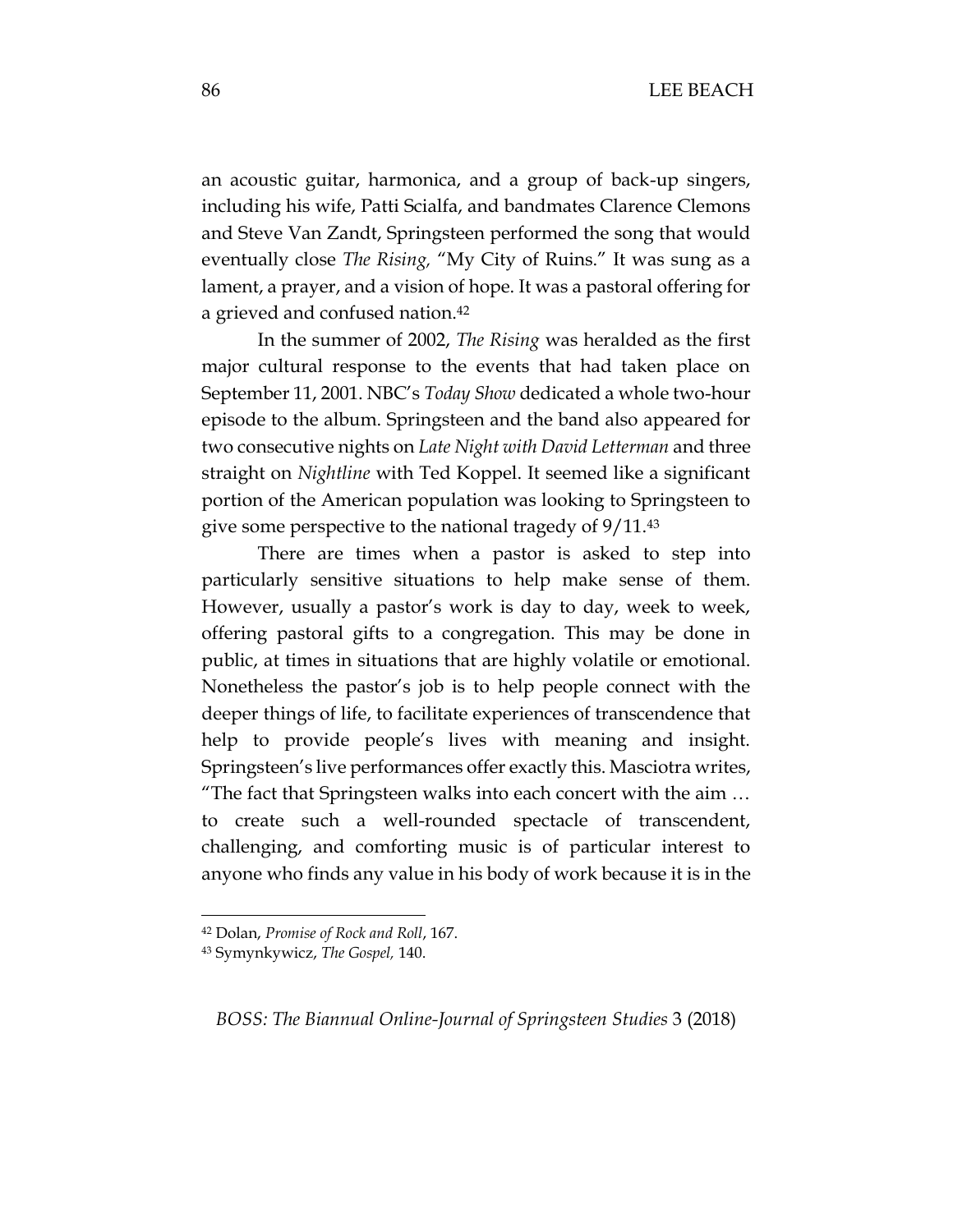live setting that it most potentially thrives."<sup>44</sup> Likewise, Linda K. Randall gives testimony that the only other "public" experience in her life that came close to resembling a Springsteen concert was "a Billy Graham crusade I attended as a young teen."<sup>45</sup>

Recently at a show at State College Pennsylvania, I experienced what is a normal occurrence at a Springsteen concert. During the performance of "The Rising," as the band slowed the song down for the bridge, thousands of hands went up throughout the crowd just as they do on Sunday mornings in many evangelical church gatherings. This gesture is a response to something transcendent that is taking place between Springsteen as a pastor/artist, the band, and the people gathered. As the song continued and Springsteen sang the pensive lyrics of the song's bridge, arms remained outstretched and hands were held high. People were responding to the way that the song takes them back to the losses of September 11, 2001. When the band kicked back into the high-powered chorus, more hands went up and they remained there until the end of the song. Then the people started moving, swaying, bouncing. The crowd was celebrating the hopeful idea of a rising. Perhaps it was the strength of the human spirit determined to not be defeated by terrorism, perhaps it was hope in the eschatological idea of resurrection, when the dead will rise and we will once again all be reunited. Perhaps it was both, or something else entirely.

Ultimately, this experience is a combination of communal solidarity and deep resonance with the poignancy and performance of the song. The experience is both an act of

 $\overline{a}$ 

<sup>44</sup> Masciotra, *Working on a Dream,* 208-9.

<sup>45</sup> Randall, *Finding Grace,* 8.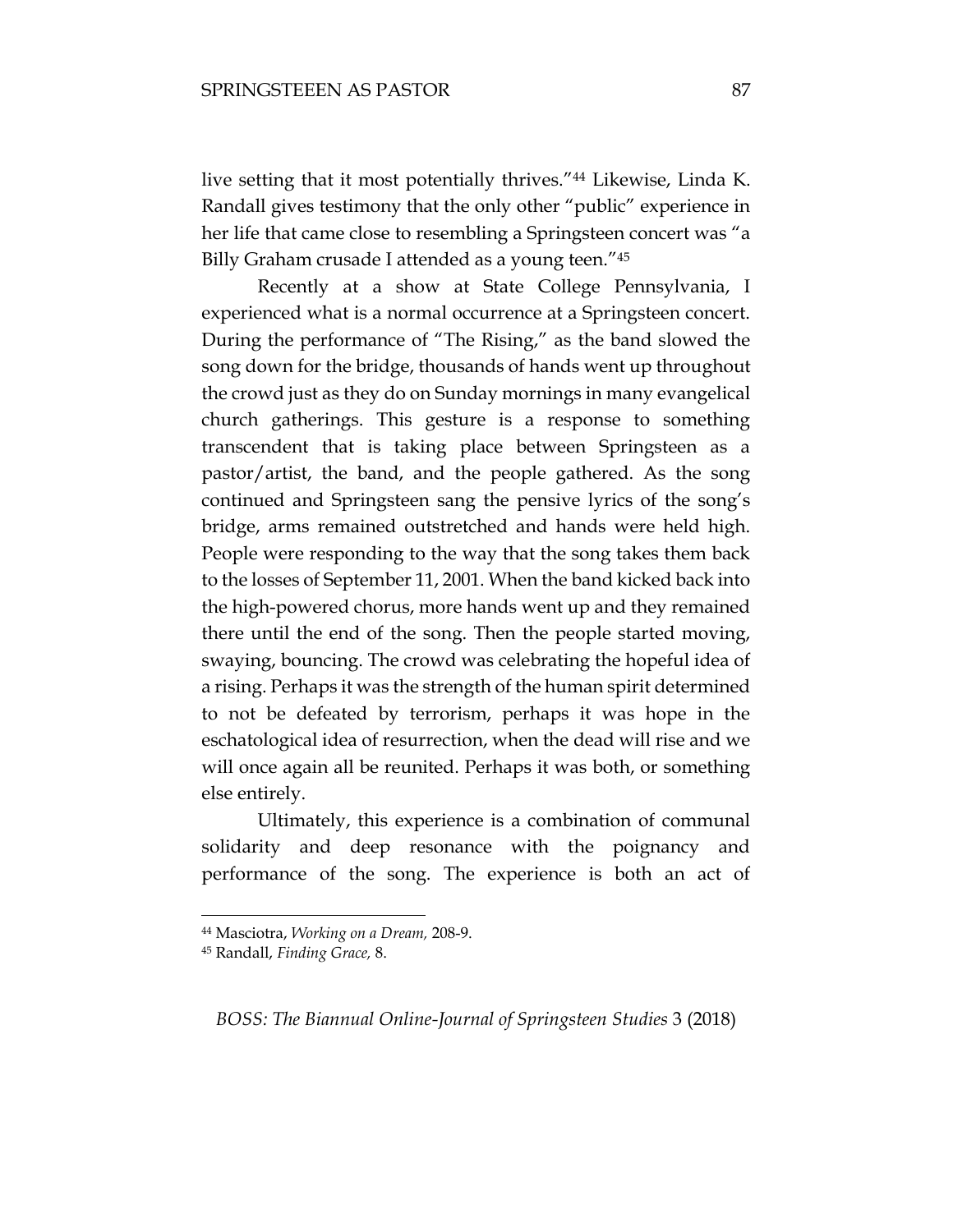remembering the great loss of that fateful day and a celebration of the people who acted so heroically. Moments of reflection and emotion like these are indicative of what often takes place during a Springsteen show. The crowd is invited to reflect on the ups and downs of life and is inevitably offered hope in the journey and for the future. These moments are honest: they may remind us of our pain, but they always seem to give way to celebration and joy. Pope Francis says, "A good priest can be recognized by the way his people are anointed: this is a clear proof. When our people are anointed with the oil of gladness, it is obvious: for example, when they leave Mass looking as if they have heard good news."<sup>46</sup> Few ever leave a Springsteen show feeling as if they have not heard and experienced good news.

The performance halls, hockey arenas, and football stadiums that host Springsteen's concerts function today like the cathedrals of a by-gone era. They are the primary gathering places for the masses. While it may seem to be the desire to be entertained that brings people together in these places, there are always deeper impulses at work. What brings us together is the desire to experience something unique, to be transported beyond the mundane, and to go there with a community of others. This is also at the heart of religious life and practice. Thus, many who come to see Springsteen in concert are drawn by all these things as well as a desire to connect, or to re-connect, with a message and a messenger who provides a degree of sustenance, meaning, and hope for the ongoing journey of life. Where the church and the

*BOSS: The Biannual Online-Journal of Springsteen Studies* 3 (2018)

<sup>46</sup> Pope Francis, *Church of Mercy: A Vision for the Church* (Chicago: Loyola, 2014), 93.